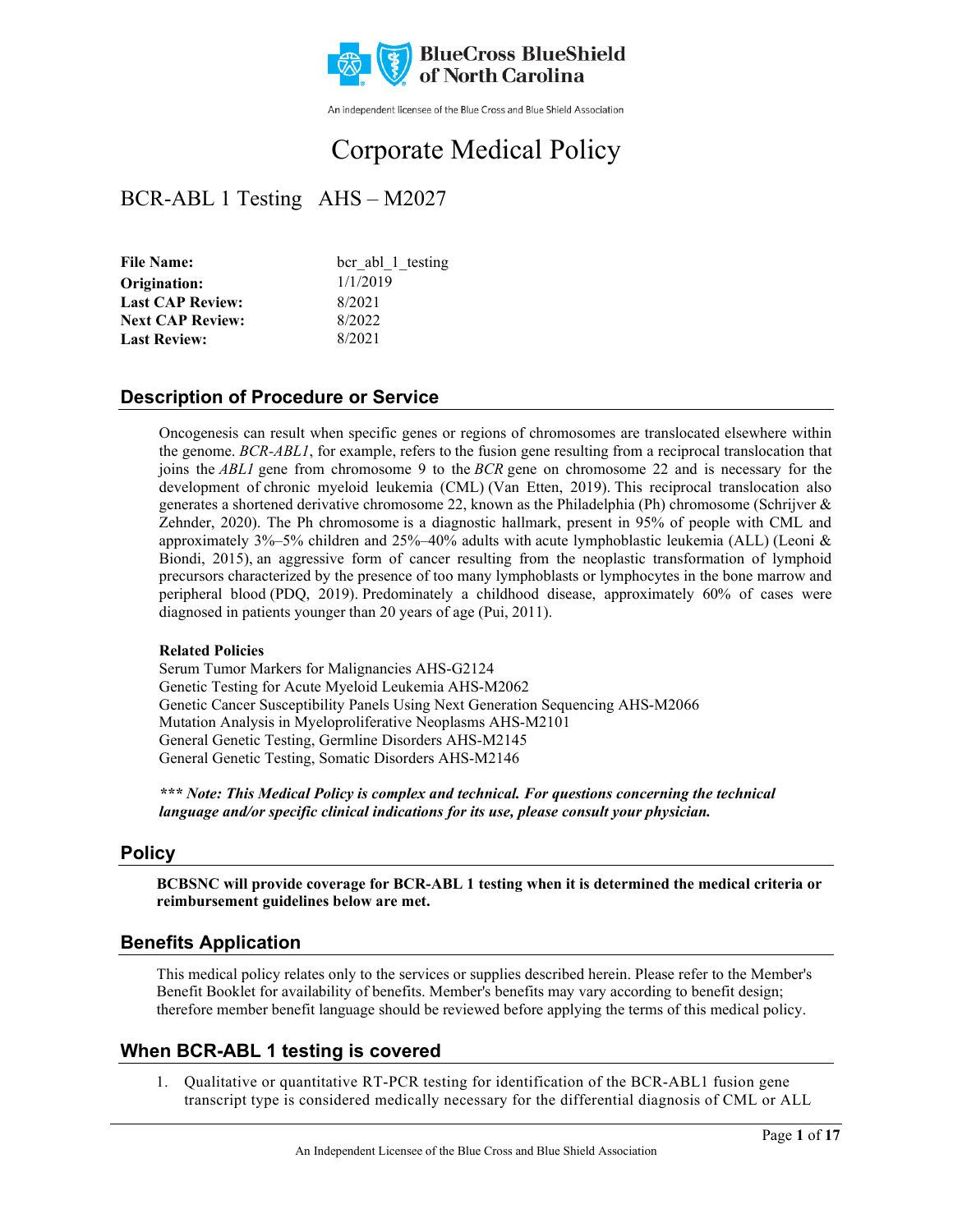- 2. Quantitative testing on blood or bone marrow for the BCR-ABL 1 fusion gene transcript in individuals with CML, using the International Scale reporting convention, for patients prior to initiation or undergoing treatment with TKI therapy, is considered medically necessary**:** 
	- a. As a baseline measurement prior to initiation of TKI therapy
	- b. Every 3 months after initiation of therapy after MMR (BCR-ABL 1 (IS)  $\langle 1\% \rangle \langle 20.1\% \rangle$ has been achieved
	- c. Every 3 months for 2 years and every 3-6 months thereafter
	- d. If there is a 1-log increase in *BCR-ABL 1* transcript levels with MMR, repeat in 1-3 months
- 3. Quantitative testing on blood or bone marrow for the BCR-ABL1 fusion gene transcript in individuals with CML, using the International Scale reporting convention, for patients undergoing treatment discontinuation with TKI therapy and who remain in MMR after discontinuation of therapy, is considered medically necessary.
- 4. Evaluation of BCR-ABL kinase domain point mutations in patients with CML is considered medically necessary when:
	- a. There is failure to reach response milestones, OR
	- b. There is any sign of loss of response (defined as hematologic or cytogenic relapse), OR
	- c. 1-log increase in BCR-ABL 1 transcript levels and loss of MMR, OR
	- d. The disease progresses to accelerated or blast phase
- 5. Quantitative or qualitative testing on blood or bone marrow for the BCR-ABL 1 fusion gene transcript, including determination of transcript size (ie, p190 vs. p210), in individuals diagnosed with B-ALL, using the International Scale reporting convention, is considered medically necessary for optimal risk stratification, treatment planning, surveillance, and MRD assessment
- 6. Evaluation of BCR-ABL kinase domain point mutations in patients with ALL is considered medically necessary when there is relapsed or refractory disease in Ph positive ALL patients

### **When BCR-ABL 1 testing is not covered**

Reimbursement is not allowed for testing of both bone marrow and blood for monitoring purposes**.**

### **Policy Guidelines**

A translocation occurs when specific genes or regions of a chromosome are moved from one chromosome to another. Several human diseases are caused by translocations. In particular, a few types of leukemia (such as acute myeloid leukemia and chronic myeloid leukemia) are known to occur due to spontaneous translocations.

Chronic myeloid leukemia (CML) was the first human malignancy in which a specific chromosomal defect, known as the minute or Philadelphia (Ph) chromosome, could be linked to pathogenetic events of leukemogenesis (Nowell & Hungerford, 1960). The Ph chromosome translocation (t(9;22)(q34;q11.2)) fuses the breakpoint cluster region protein (*BCR*) gene from chromosome 22 with the Abelson murine leukemia viral oncogene homolog 1 (*ABL1*) proto-oncogene from chromosome 9 in a head-to-tail manner to form the transcriptionally active *BCR-ABL* fusion gene (Schrijver & Zehnder, 2020). The fusion of *BCR* at the 5' side in *ABL* alters the tightly regulated function of the Src homology 3 (SH3) domain, disabling control over the tyrosine kinase enzyme. The resulting chimeric BCR-ABL protein has constitutively elevated tyrosine phosphokinase activity (Kurzrock, Kantarjian, Druker, & Talpaz, 2003) that activates a number of downstream signaling molecules, including PI3K, AKT, JNK, RAS and STAT5 (Ren, 2005). This then disrupts cellular signal transduction pathways, leading to issues in the regulation of both apoptosis and cell proliferation (Warmuth, Danhauser-Riedl, & Hallek, 1999), ultimately leading to factor-independent and leukemogenic cell growth (Van Etten, 2019).

Detection of the Ph chromosome is the hallmark of CML and is found in up to 95 percent of patients (Leoni & Biondi, 2015). In approximately 5% of CML cases, the Ph chromosome cannot be detected, and *BCR-ABL1* formation is attributed to microscopically undetectable translocations or variant complex translocations involving a third chromosome (Schrijver & Zehnder, 2020). Independent of which other chromosomes are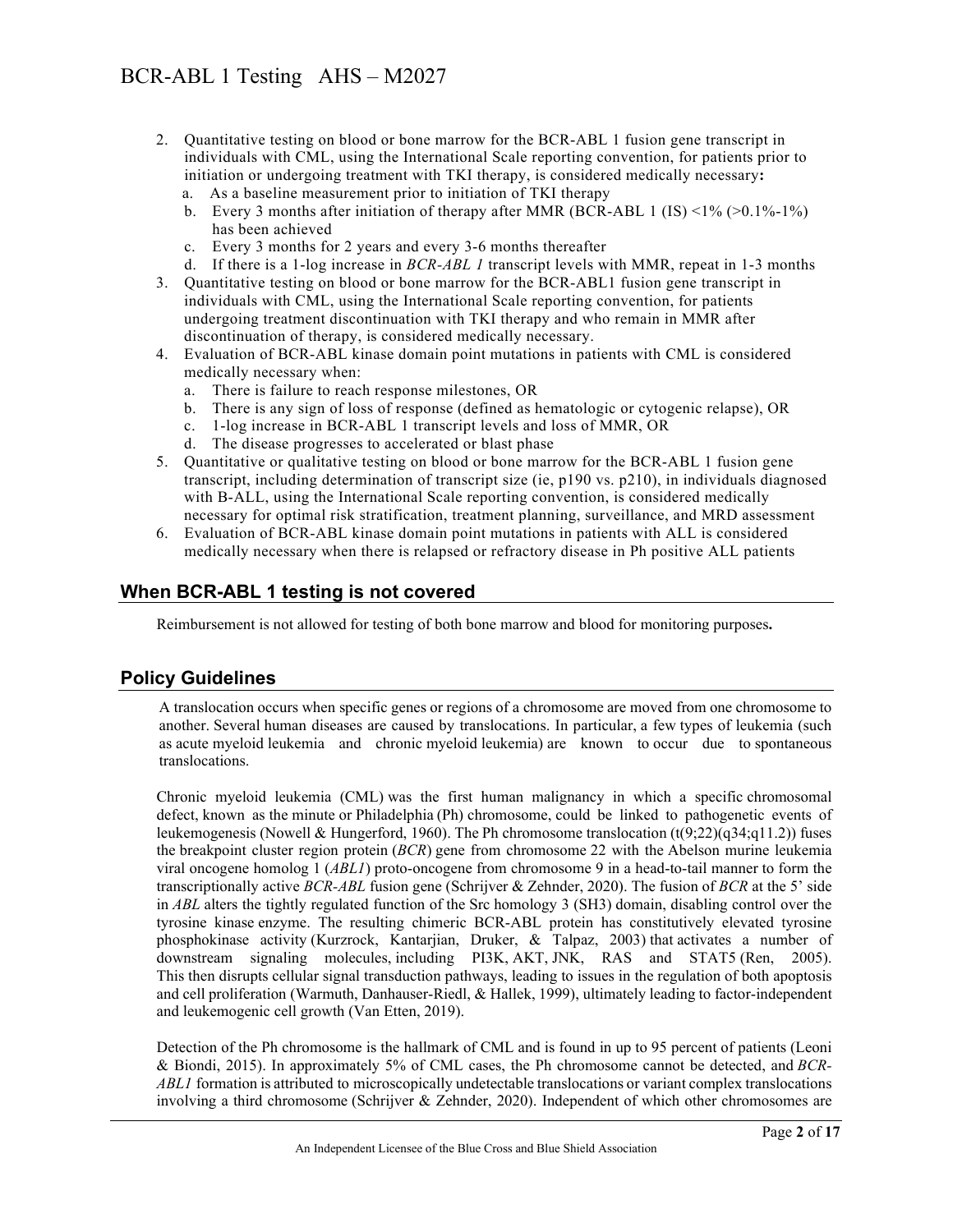involved in variant translocations, the generation of the *BCR-ABL* fusion gene is the "fundamental cause of Ph-positive leukemias" (Van Etten, 2019), as the 210-KDa fusion protein BCR-ABL is essential for initiation, maintenance, and progression of CML (Ren, 2005). Testing for BCR-ABL1 detects both the Ph chromosome and fusion gene or its transcripts. The BCR-ABL1 transcript is the RNA copy made by the cell.

Depending on the precise breakpoints in the translocation and RNA splicing, different isoforms of BCR-ABL protein with different molecular weights (p185 BCR-ABL, p210 BCR-ABL and p230 BCR-ABL) can be generated (Ren, 2005). The p210 BCR-ABL isoform, which is the hallmark of CML and also found in onethird of those with Ph+ B-cell acute lymphoblastic leukemia (ALL), is generated from breakpoints in the major breakpoint cluster region (M-bcr) and results in the fusion of exons 13 or 14 from *BCR* with exon 2 of *ABL1* (Van Etten, 2020). A second isoform, p190 BCR-ABL, is generated from breakpoints 5' of the Mbcr within a segment called the minor breakpoint cluster region (m-bcr), and the resulting fusion of exon 1 of *BCR* gene with exon 2 of *ABL1* gene is associated with two-thirds of patients with Ph+ B-cell ALL and a minority of patients with CML (Van Etten, 2019; Verma et al., 2009). A third isoform from a breakpoint 3' from the M-bcr region (u-bcr) resulting in the fusion of exon 19 of the *BCR* gene and exon 2 of the *ABL1* gene is associated with the chronic neutrophilic leukemia variant and with thrombocytosis. These three isoforms display differential increased tyrosine kinase activity that may in part account for the distinct leukemias associated with the different fusions; moreover, they may predict responsiveness to therapy with tyrosine kinase inhibitors (Van Etten, 2019).

The discovery of BCR-ABL-mediated pathogenesis of CML provided the rationale for the design of an inhibitory agent that targets BCR-ABL kinase activity, which eventually led to the creation of tyrosine kinase inhibitors (TKIs) (Negrin & Schiffer, 2019). Protein kinases had been thought to be poor therapeutic targets because of their ubiquitous nature and crucial role in many normal physiologic processes. The development of imatinib mesylate (IM) by Novartis demonstrated that designer kinase inhibitors could be specific (Kurzrock et al., 2003). IM binds to the inactive configuration domain of BCR-ABL kinase, competitively inhibiting the adenosine triphosphate-binding site of the BCR-ABL oncoprotein (Negrin & Schiffer, 2019). IM has shown striking activity in chronic myelogenous leukemia (Kurzrock et al., 2003). By directly targeting the BCR-ABL kinase, IM leads to inhibition of cell proliferation and tumor formation without induction of apoptosis. IM has also been estimated to lead to a 92%-98% reduction of CML colonies without inhibiting normal colony growth (Negrin & Schiffer, 2019). Following the success of IM, other TKIs were developed. Commercially available TKIs for CML treatment are imatinib, dasatinib, nilotinib, bosutinib, and ponatinib. Other newer TKIs with higher potency and activity are also being produced to inhibit additional signaling pathways or overcome resistance (Negrin & Schiffer, 2019).

Molecular monitoring allows the detection of low levels of residual leukemia cells and provides important prognostic information for CML patients (Latremouille-Viau et al., 2017) as molecular responses are predictive of patient outcomes (Bauer & Romvari, 2012). Molecular monitoring during treatment with TKI helps determine whether a patient is responding optimally to treatment, helps identify those at risk of progression, and provides evidence regarding the need to reassess treatment or initiate second-line therapy (Hughes et al., 2006). 

#### *Treatment Failure*

Despite the excellent efficacy and improved clinical responses, development of resistance in a significant proportion (30-35%) of CML patients on IM therapy has emerged (Ankathil, Azlan, Dzarr, & Baba, 2018). Mutations in the BCR-ABL kinase domain have been identified as the major contributory factor in resistance (O'Hare, Eide, & Deininger, 2007). Hence, *BCR-ABL* mutation analysis is an important component of disease monitoring in patients with clinical signs of resistance (Soverini et al., 2011). Mutation analysis is routinely performed using Sanger sequencing (SS) which is a method of DNA sequencing. However, nextgeneration sequencing (NGS), a high-throughput approach to DNA sequencing, has recently been utilized as a more sensitive and effective testing method. Compared to SS, NGS is able to detect a lower frequency and earlier existence of mutations, which allows for more effective therapeutic tailoring (Ankathil et al., 2018). *BCR-ABL* mutation screening is clinically relevant to identify CML patients who are more likely to have a poor outcome due to the disease. This is because mutations in different regions of the BCR-ABL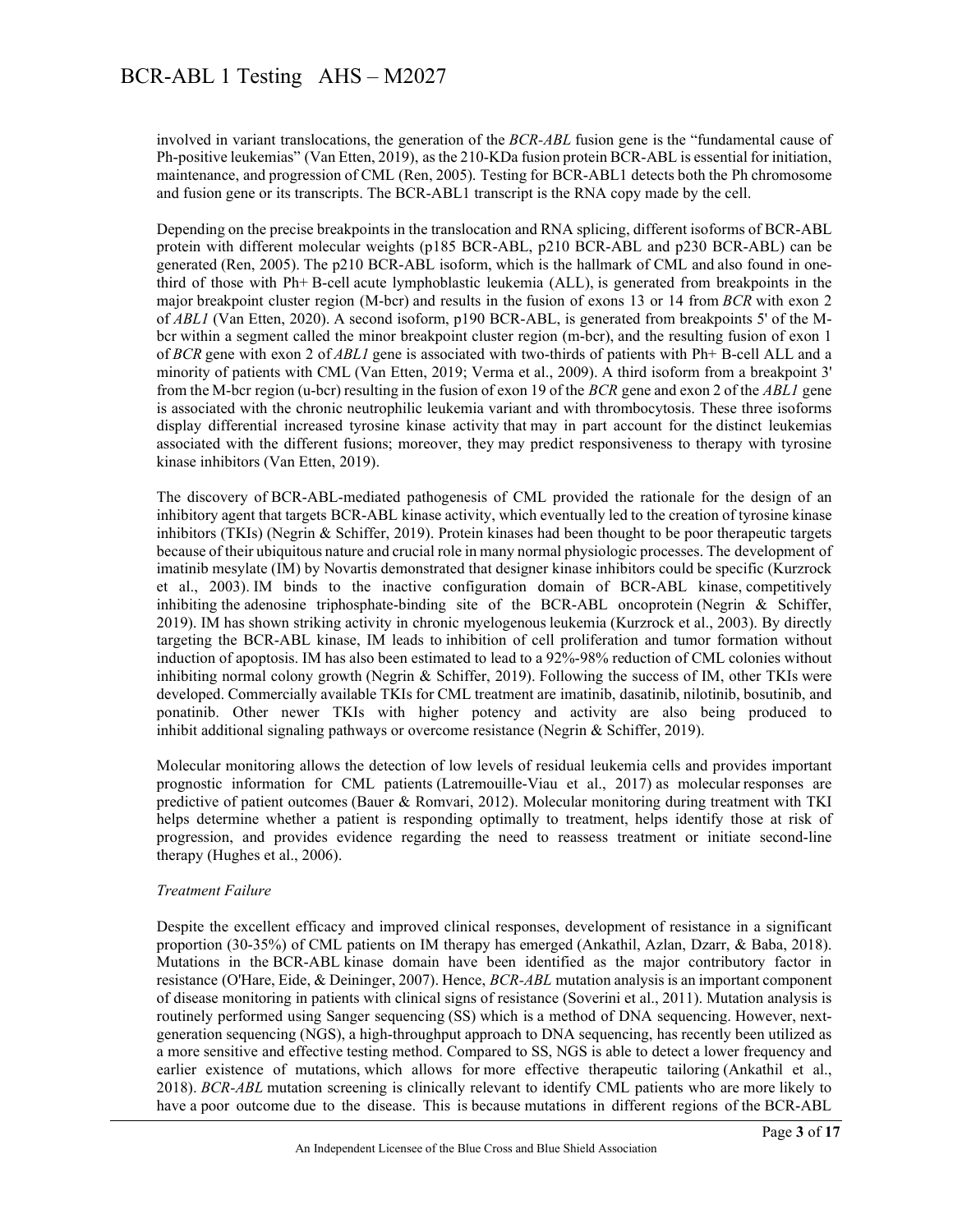tyrosine kinase domain lead to different levels of resistance (Smith et al., 2006) and the type of mutation can potentially indicate whether second- or third-generation TKIs or alternative therapeutic strategies should be given to IM-resistant patients (Milojkovic & Apperley, 2009). However, *BCR-ABL* tyrosine kinase domain (TKD) mutations cannot always explain IM resistance; therefore, additional resistance mechanisms should be addressed. Reduced bio-availability of IM in leukemic cells clonal chromosomal evolution, BCR-ABL amplification, pharmacogenomic variations, as well as activation of signaling shortcuts, have all been implicated in drug resistance (Ankathil et al., 2018).

#### *Analytical Validity*

Molecular testing for the diagnosis of CML confirms typical findings in the blood and bone marrow by the demonstration of the Ph chromosome, the *BCR-ABL1* fusion gene or the BCR-ABL1 fusion mRNA. Molecular testing techniques include conventional cytogenetics, fluorescence in situ hybridization (FISH) analysis and reverse transcription polymerase chain reaction (RT-PCR) (Van Etten, 2020). Conventional cytogenetic karyotyping is no longer the diagnostic modality of choice due to its requirements for a highly skilled staff, culturing of cells, long turnaround time, and lower sensitivity (5-10%). Despite this, conventional cytogenetics are still the gold standard, and "should be performed" especially at diagnosis to detect additional clonal abnormalities (Yeung, Egan, & Radich, 2016). FISH is more sensitive (0.1-5%) than karyotyping and can be performed on peripheral blood in addition to bone marrow and tissue. FISH can detect certain very rare translocations not usually detectable by the vast majority of commercial and laboratory-developed RT-PCR assays, but FISH is highly specific to the targeted region and may miss other chromosomal changes. Quantitative RT-PCR is the most sensitive technique currently available (0.001- 0.01% sensitivity).

The quantity of the BCR-ABL1 mRNA transcript is determined in relation to an endogenous control gene (such as *BCR*, *ABL1*, or *GUSB*) to control for specimen quality of the RNA and to obtain semiquantitative results (Yeung et al., 2016). As differences in laboratory technique and control genes can make it difficult to compare PCR values among laboratories, an international effort to standardize quantitative RT-PCR (qRT-PCR) results led to the development of the International Scale (IS) (Hughes et al., 2006) to provide a common approach for reporting the results of qRT-PCR. The IS is anchored to two values: (1) a standardized baseline value of 100% and (2) a standardized major molecular response (MMR) value set at 0.1%, that is, a 3-log reduction from the standardized baseline (Bauer & Romvari, 2012). However, quantitative BCR-ABL1 transcript levels on the IS vary widely at diagnosis as the ABL1 standard produces unreliable results in samples with high BCR-ABL1 transcript levels, such as samples taken at or near diagnosis (Schiffer & Atallah, 2020).

Clinical trials of discontinuing TKI therapy after previously sustained undetectable BCR-ABL1 transcripts have shown that more than half of patients show evidence of molecular relapse within six months, indicating a population of expandable leukemic cells below the limit of detection of current methods (Mahon et al., 2010; Ross et al., 2013). Thus, there is continued research into more sensitive methods (Yeung et al., 2016).

On July 22, 2016 the FDA approved the QuantideX qPCR BCR-ABL IS Kit as an *in vitro* nucleic acid amplification test for the quantitation of BCR-ABL1 and ABL1 transcripts in total RNA from whole blood of diagnosed t(9;22) positive Chronic Myeloid Leukemia (CML) patients expressing BCR-ABL1 fusion transcripts type e13a2 and/or e14a2 as a class II device with special controls (FDA, 2016). Brown et al. (2019) performed a study to describe the analytical validation of this kit. They were able to find that "the test has a limit of detection of MR molecular response] 4.7 (0.002% IS) and a linear range from MR0.3 (50%IS) to MR4.7 (0.002%IS) for both Major transcripts. Single-site and multisite precision studies demonstrated a maximum SD of 0.13 MR (30% CV within the assay range between MR0.7 and MR3.7)."

#### *Clinical Validity and Utility*

Lima et al. (2011) "compared simultaneously obtained bone marrow (BM) cytogenetics (CTG), peripheral blood (PB) and BM fluorescence in situ hybridization (FISH), and quantitative real-time polymerase chain reaction (Q-PCR) for BCR-ABL1 in monitoring response to treatment with tyrosine kinase inhibitors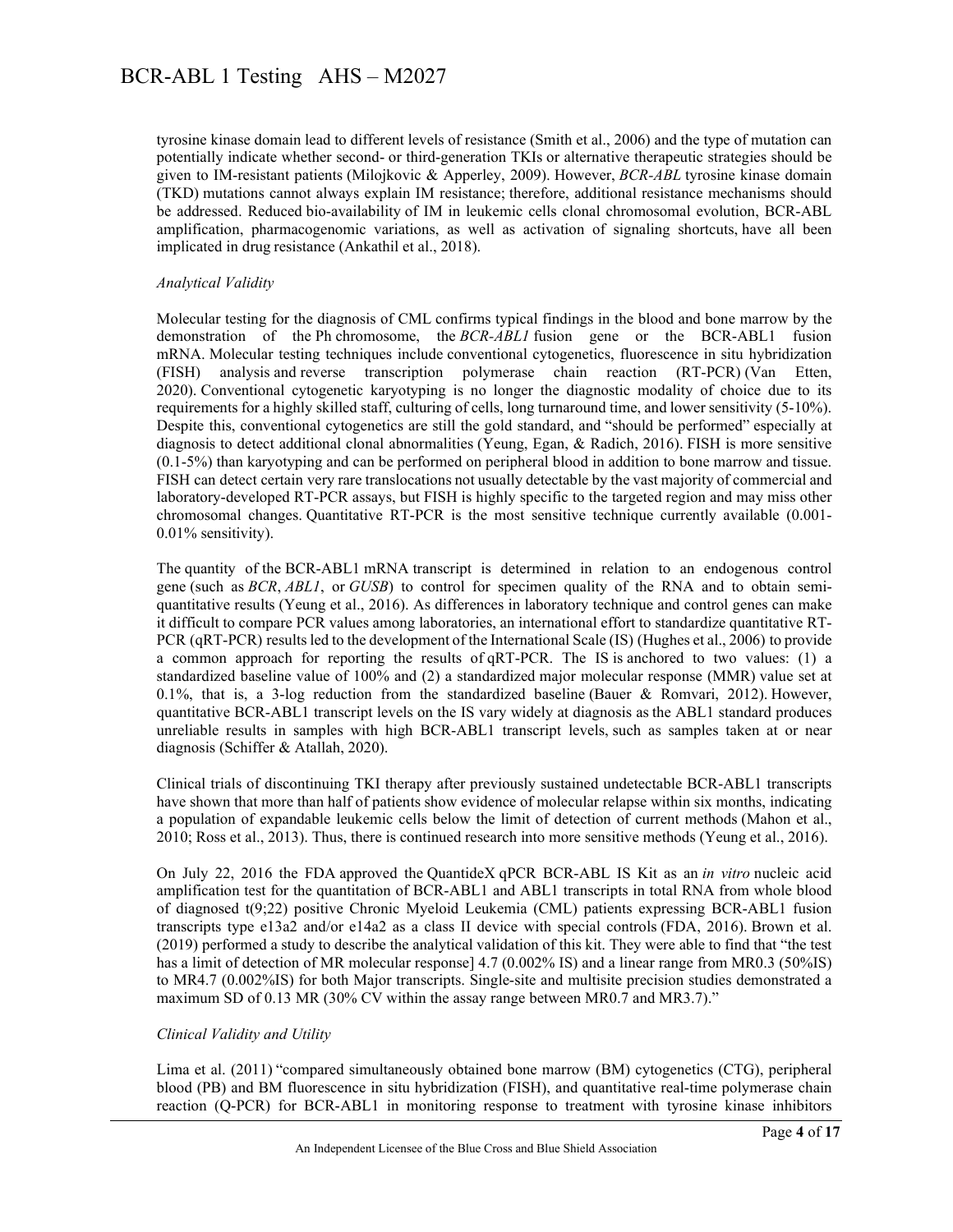and homoharringtonine (HHT) in patients with chronic myeloid leukemia." A total of 112 PB and BM FISH samples were obtained along with 132 qPCR samples. The authors found that "excellent correlations (r) were observed between PB and BM FISH ( $r = 0.95$ ) and PB and BM Q-PCR ( $r = 0.87$ ), as well as BM CTG and PB FISH ( $r = 0.89$ ) and PB Q-PCR ( $r = 0.82$ )." Conclusions stated that "This correlation was not affected by the presence of the Ph+ variant or additional chromosomal abnormalities, the presence of ABL1 kinase domain mutations, phase of the disease, or treatment (Lima et al., 2011)."

Kantarjian et al. (2003) evaluated the response and minimal residual disease (MRD) of 180 patients with Ph+ chronic-phase, treated with imatinib mesylate by quantitative competitive PCR (QC-PCR). The MRD describes the low number of cancer cells still present in the body after treatment. The authors reported that "the median QC-PCR values for cytogenetic response categories were: no response (Ph, >90%), 36%; minor response (Ph, 35-90%), 22%; partial response (Ph, 1-34%), 7.3%; complete response (Ph, 0%), 0.89%. There was good correlation between cytogenetic and QC-PCR studies ( $P < 0.001$ ;  $r = 0.92$ ) and good concordance between QC-PCR values (>10%, 2-10%, and <2%) and cytogenetic response categories (none, minor, partial, complete) with a concordance rate of 66%, and major discordance of only 10%. Of 170 samples in complete cytogenetic response, 21% still had QC-PCR values of >10%, and 53% had QC-PCR values of  $\langle 1\% \rangle$ . There was excellent concordance between blood and marrow QC-PCR values ( $r = 0.965$ ; P  $\langle 0.01 \rangle$ ) concordance rate, 88%; major discordance, 0%)." The authors concluded that "QC-PCR studies provide a useful tool to monitor patients with CML on imatinib mesylate therapy (Kantarjian et al., 2003)."

Goldberg et al. (2013) performed a retrospective chart review of 402 chronic myelogenous leukemia in chronic phase (CML-CP) patients on first-line imatinib therapy analyzing the impact of molecular monitoring frequency on the risk of progression and progression-free survival. The researchers found that "Compared to patients with no qPCR monitoring, those with 3-4 qPCR tests per year had a lower risk of progression (HR =  $0.085$ ; p =  $0.001$ ) and longer PFS [progression free survival] (HR =  $0.088$ ; p =  $0.001$ ) after adjusting for potential confounders, as did those patients with 1-2 qPCR tests per year (both  $p \le$ 0.02) (Goldberg et al., 2013)."

Guerin, Chen, Dea, Wu, and Goldberg (2014a) performed a retrospective cohort study of 1205 diagnosed CML-CP patients obtained from two large US administrative claims databases. The researchers aimed to analyze the frequency of molecular monitoring via qPCR and medication adherence. Approximately 41% of patients had no qPCR tests, 31.9% had 1-2 tests, and 27.1% had 3-4 tests. Adherence to therapy was calculated by "medication possession ratio" (MPR) and "proportion of days covered" (PDC). The 3-4 test cohort was found to have higher adherence to therapy (higher MPR and PDC) than the 0 and 1-2 test cohort. The authors concluded that "frequent molecular monitoring (3-4 times per year as recommended in current guidelines) is associated with greater TKI treatment adherence for patients diagnosed with CML" (Guerin et al., 2014a).

Guerin, Chen, Dea, Wu, and Goldberg (2014b) also used a retrospective US claims administrative database to analyze the economic impact of qPCR testing in CML patients on first-line TKIs during the initial 12 months of treatment. A total of 41% of patients had no qPCR tests, 31.9% had 1-2 tests, and 27.1% had 3-4 tests. However, patients that had 3-4 tests also had 44% fewer inpatient admissions than patients with 0 tests, leading to \$5663 in all-cause savings for the 3-4 test group. Overall, the medical service cost savings was calculated to be \$5997 for the 3-4 test group. The investigators concluded that "Among CML patients in two large claims databases, nearly three-quarters did not receive adequate molecular monitoring per published guidelines. Those who were more frequently monitored incurred lower medical service costs, with the majority of the difference in costs being related to disease progression. These findings underscore the clinical and economic values of molecular monitoring in CML (Guerin et al., 2014b)."

More recently, Latremouille-Viau et al. (2017) studied direct and indirect effects of qPCR test frequency using multivariate regression models. The authors created an economic model to evaluate the effect of qPCR test frequency on CML treatment in various clinical scenarios and reported their results as the increase from one qPCR test to two. The researchers found that increasing qPCR tests by one led to fewer inpatient days, fewer ER visits, more outpatient service days, and increased TKI adherence. The authors concluded that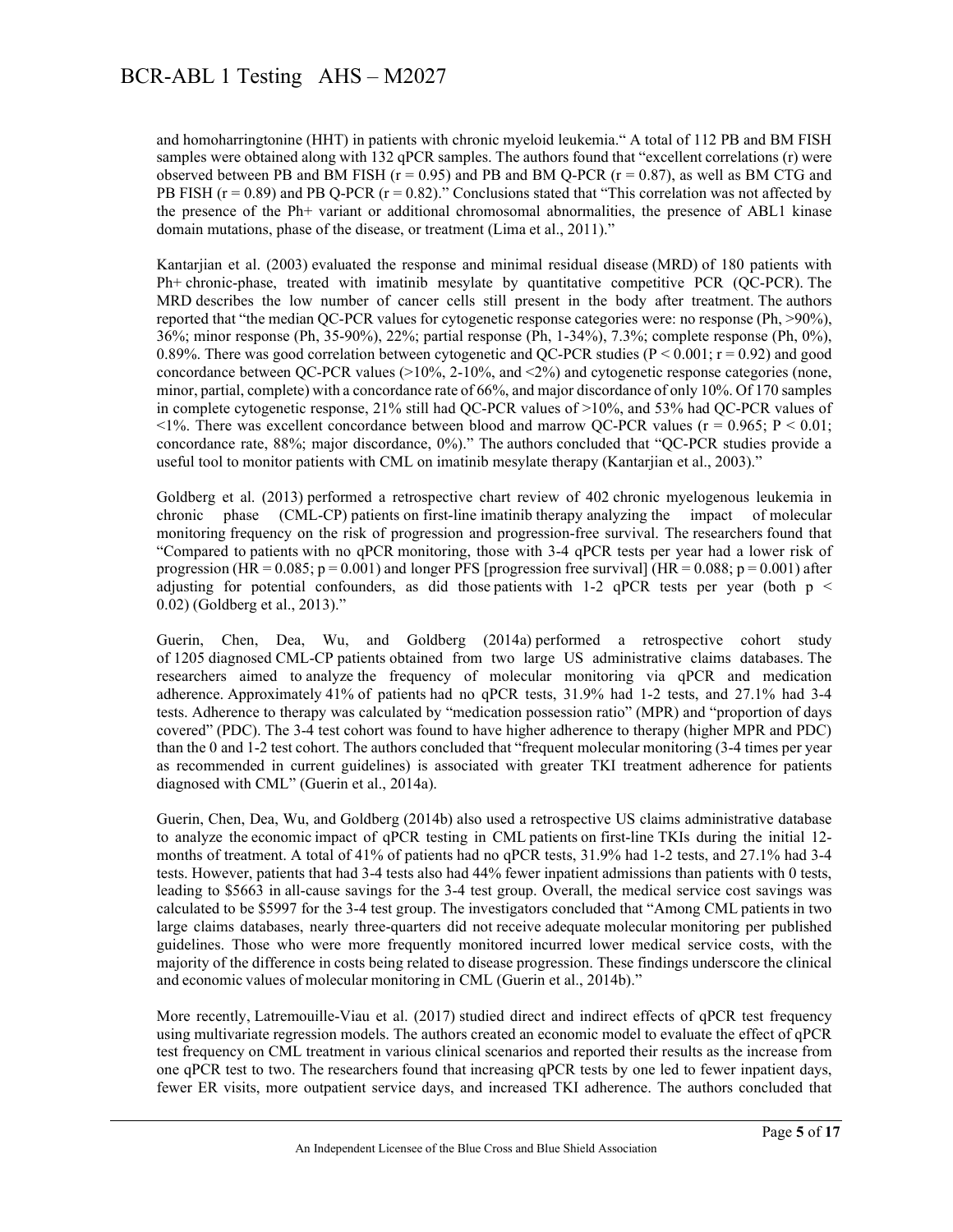increasing the qPCR tests from 1 to 2 was associated with a cost savings of \$2918 per patient per year (Latremouille-Viau et al., 2017).

Yu, Cui, He, Jing, and Wang (2017) conducted a review on the challenges for standardizing the measurement of *BCR-ABL1*. Though using the IS and conversion factors (CFs) were critical in facilitating "interlaboratory comparison and the process of standardization," the lack of more comprehensive reference materials, including other DNA "atypical subtypes relevant to minor patients with CML and other hematological disorders remain additional attention." This could lead to delays in diagnosis "when a screening test for the common e13a2 and e14a2 transcripts is negative. In other cases, the lack of precise response data that can be aligned with molecular response targets on the *BCR-*ABL1 International Scale (*BCR-ABL1IS*) might limit the clinician's capacity to detect sub-optimal response or impending resistance and alter treatment accordingly" (Pagani et al., 2020).

In understanding the clinical application of *BCR-ABL1* measurement, Yu et al. (2017) also noted that the IRIS (International Randomized Study of Interferon and STI571) trial made successful use of *BCR-ABL1* (IS) to observe patient response to imatinib: "At 6 months, patients who obtained a *BCR-ABL1* (IS) <10% had an EFS [event-free survival] rate >85% at 84 months, much higher than those who did not… Patients who had loss of CCyR [complete cytogenetic response], MMR [major molecular response], or increasing levels of *BCR-ABL1* had increased rate of progression to AP/BC [accelerated phase/blast crisis]." Reviews of the IRIS study recognized how *BCR-ABL1* became critical for quantifying CCyR and MMR during treatment (Yu et al., 2017).

D'Adda et al. (2019) evaluated the effect of the BCR-ABL transcript on efficacy of TKIs. The *BCR-*ABL1 fusion gene may cause CML pathogenesis due to several breakpoints; the most common occur around exon 13 and 14 of the *BCR* gene and cause the formation of e13a2 and e14a2 transcripts (Greenfield et al., 2019). Out of 173 sampled patients, 67 had the e13a2 transcript, and 106 had the e14a2 version. The patients with the e14a2 version were more likely to achieve a deep molecular response to TKIs (sustained or otherwise). After 68 months, the sustained deep molecular response (sDMR) rate was 39.6% for e14a2 patients compared to 19.6% for e13a2 patients. Overall, the maximum rate of sDMR for e13a2 patients was 37%, after 60 months. Furthermore, only 2 patients (3%) with the e13a2 transcript achieved treatment-free remission (TFR) whereas 25 of e14a2 patients achieved TFR (23%) (D'Adda et al., 2019).

Dulucq et al. (2019) researched the impact of a second *BCR-ABL1* transcript decline rate on CML-CP patients treated with imatinib. The researchers analyzed the *BCR-ABL1* transcript decline rate from the three to sixmonth period after beginning treatment; *ABL1* was used as an internal control gene. A total of 216 CML-CP patients treated with 400 mg of imatinib participated in this study (Dulucq et al., 2019). Data was sorted into the following categories: event-free (EFS), failure-free (FFS), progression-free (PFS), and overall survivals (OS). The researchers found that the "percentage of BCR-ABL1 decline from month 3 to month 6 was significantly linked to the EFS and the FFS ( $p < 0.001$ )"; further, the data also showed that "Patients with a decrease below 67% have worse EFS and FFS as compared to those having a higher decrease (p < 0.001) (Dulucq et al., 2019)."

Pagani et al. (2020) comments on how genomic DNA Q-PCR, a highly sensitive assay, was able to detect "a case of e19a2 CML with imatinib in association with a T315I kinase domain mutation" that required asciminib to elicit a "deep molecular response determined by patient-specific genomic DNA PCR." This demonstrates the continued, seemingly ubiquitous clinical utility of DNA Q-PCR in testing *BCR-ABL1* transcripts for treatment response patients with CML despite this case being of an unconventional transcript (Pagani et al., 2020).

#### **National Comprehensive Cancer Network (NCCN) (NCCN, 2020, 2021a, 2021b)**

The National Comprehensive Cancer Network (NCCN, 2021b) recommendations for CML indicate:

| $\sim$ |  |
|--------|--|
|--------|--|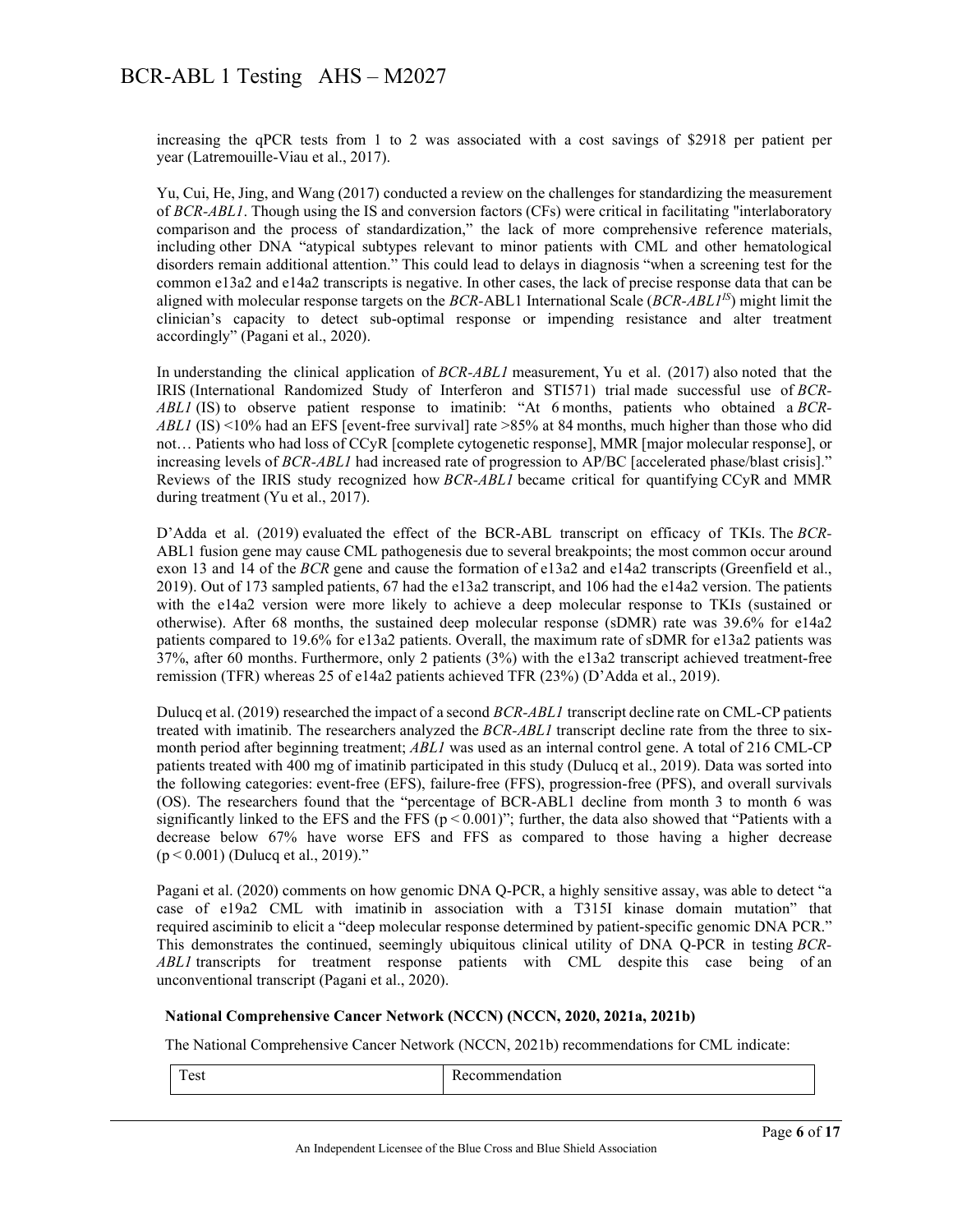| QPCR using IS                                       | • At diagnosis<br>• Every 3 months after initiating treatment. After BCR-<br>ABL1 0.1%- $1\%$ <sup>2</sup> (IS) has been achieved, every 3<br>months for 2 years and every 3-6 months thereafter<br>• If there is 1-log increase in BCR-ABL1 transcript<br>levels with MMR, QPCR should be repeated in 1-3<br>months |  |
|-----------------------------------------------------|----------------------------------------------------------------------------------------------------------------------------------------------------------------------------------------------------------------------------------------------------------------------------------------------------------------------|--|
| domain<br>BCR-ABL<br>kinase<br>mutation<br>analysis | • Chronic phase<br>- Failure to reach response milestones<br>- Any sign of loss of response (defined as<br>hematologic or cytogenic relapse)<br>- 1-log increase in BCR-ABL1 transcript levels and<br>loss of MMR<br>• Disease progression to accelerated or blast phase <sup>3</sup>                                |  |
| Bone Marrow Cytogenics <sup>1</sup>                 | At diagnosis<br>٠<br>Failure to reach response milestones<br>$\bullet$<br>Any signs of loss of response (as defined as<br>$\bullet$<br>hematologic or cytogenic relapse)                                                                                                                                             |  |

<sup>1</sup>FISH has been inadequately studied for monitoring response to treatment.

<sup>2</sup>CCyR correlates with *BCR-ABL1* (IS)  $\leq$ 1%.

<sup>3</sup>Consider myeloid mutation panel to identify BCR-ABL1–independent resistance mutations in patients with no BCR-ABL1 kinase domain mutations

The NCCN (2021b) also states that for the diagnosis and workup of CML-1:

- "Initial evaluation should consist of a history and physical exam, including palpation of spleen, complete blood count (CBC) with differential, chemistry profile, and hepatitis B panel. Bone marrow aspirate and biopsy for morphologic and cytogenetic evaluation and quantitative reverse transcriptase polymerase chain reaction (RT-PCR) to establish the presence of quantifiable *BCR-ABL1* mRNA transcripts at baseline are recommended to confirm the diagnosis of CML.
- Bone marrow cytogenetics should be done at initial workup to detect additional chromosomal abnormalities in Ph-positive cells  $(ACA/Ph^+)$ , also known as clonal cytogenetic evolution. If bone marrow evaluation is not feasible, fluorescence *in situ* hybridization (FISH) on a peripheral blood specimen with dual probes for *BCR* and *ABL1* genes is an acceptable method to confirm the diagnosis of CML."

#### *Acute Lymphoblastic Leukemia (ALL)*

Regarding ALL, the NCCN (NCCN, 2021a) recommends testing of marrow or peripheral blood lymphoblasts using various techniques. The guidelines state the following:

"The diagnosis of ALL generally requires demonstration of  $\geq$ 20% bone marrow lymphoblasts, upon hematopathology review of bone marrow aspirate and biopsy materials, which includes:

- Morphologic assessment of Wright-Giemsa-stained bone marrow aspirate smears, and H&E-stained core biopsy and clot sections
- Comprehensive flow cytometric immunophenotyping
- Baseline flow cytometric and/or molecular characterization of leukemic clone to facilitate subsequent minimal/measurable residual disease analysis
- Karyotyping of G-banded metaphase chromosomes Optimal risk stratification and treatment planning requires testing marrow or peripheral blood lymphoblasts for specific recurrent genetic abnormalities using:
- Interphase fluorescence in situ hybridization (FISH) testing, including probes capable of detecting the major recurrent genetic abnormalities;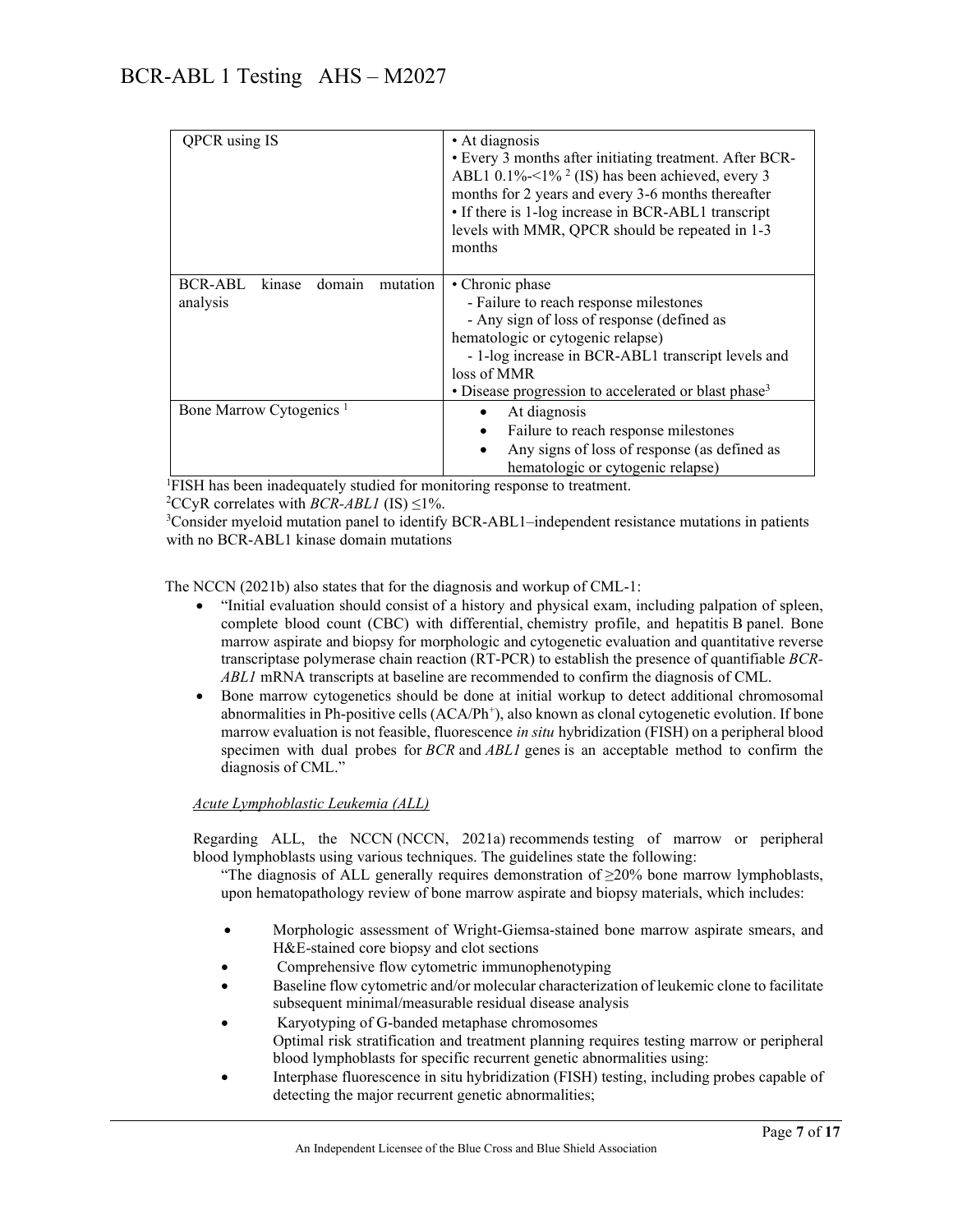- Reverse transcriptase polymerase chain reaction (RT-PCR) testing *BCR-ABL1* in B-ALL (quantitative or qualitative) including determination of transcript size (ie, p190 vs p210).
- Comprehensive testing by next-generation sequencing (NGS) for gene fusions and pathogenic mutations is recommended, particularly if known to be *BCR-ABL1/*Phnegative or Ph-like.
- Assessment with chromosomal microarray (CMA)/array cGH in cases of aneuploidy or failed karyotype"

#### *Pediatric Acute Lymphoblastic Leukemia (PEDALL)*

In 2019, the NCCN first issued a new set of guidelines titled *Pediatric Acute Lymphoblastic Leukemia*. These guidelines have been updated since the original issue date, with the most recent revision having been on October 22, 2020. For PEDALL, the NCCN encourages "testing for gene fusions and mutations associated with *BCR-*ABL1-like (Ph-like) ALL (NCCN, 2020)." The guidelines also state that "The *BCR-ALB1-*like (Ph-like) phenotype is associated with recurrent gene fusions and mutations that activate tyrosine kinase pathways and includes gene fusions involving *ABL1, ABL2, CRLF2, CSF1R, EPOR, JAK2 or PDGFRB* and mutations involving *CRLF2, FLT3, IL7R, SH2B3, JAK1, JAK3, and JAK2* (in combination with *CRLF2* gene functions). Testing of these abnormalities at diagnosis may aid in risk stratification (NCCN, 2020)."

| <b>Risk Groups</b>        | Genetics                                                  |  |
|---------------------------|-----------------------------------------------------------|--|
| Favorable risk features   | High hyperdiploidy $(51 - 67$ chromosomes)                |  |
|                           | Trisomy of chromosomes 4, 10, and 17 are                  |  |
|                           | among trisomies that have the most favorable              |  |
|                           | outcome                                                   |  |
|                           | Cryptic t(12;21)(p13;q22):                                |  |
|                           | ETV6-RUNX1 fusion                                         |  |
| Unfavorable risk features | Hypodiploidy (<44 chromosomes)                            |  |
|                           | $KMT2Ar$ (t[4;11] or others)                              |  |
|                           | t(9;22)(q34;q11.2)                                        |  |
|                           | BCR-ABL1                                                  |  |
|                           | BCR-ABLI-like (Ph-like) ALL                               |  |
|                           | <b>JAK-STAT</b>                                           |  |
|                           | CRLF2r<br>$\circ$                                         |  |
|                           | <b>EPORr</b><br>$\circ$                                   |  |
|                           | JAKI/2/3r<br>$\circ$                                      |  |
|                           | TYK2r<br>$\circ$                                          |  |
|                           | <i>SH2B3</i> mutations<br>$\circ$                         |  |
|                           | <i>IL7R</i> mutations<br>$\Omega$<br>$JAKI/2/3$ mutations |  |
|                           | $\circ$                                                   |  |
|                           | ABL class rearrangements of:<br><b>ABLI</b><br>$\circ$    |  |
|                           | ABL2<br>$\Omega$                                          |  |
|                           | <b>PDGFRA</b><br>$\circ$                                  |  |
|                           | <b>PDGFRB</b><br>$\circ$                                  |  |
|                           | <b>FGFR</b><br>$\Omega$                                   |  |
|                           | Other                                                     |  |
|                           | <b>NTRKr</b><br>$\circ$                                   |  |
|                           | FLT3r<br>$\circ$                                          |  |
|                           | <i>LYNr</i><br>O                                          |  |

The NCCN table of potentially actionable or prognostic mutations for PEDALL is given below (NCCN, 2020):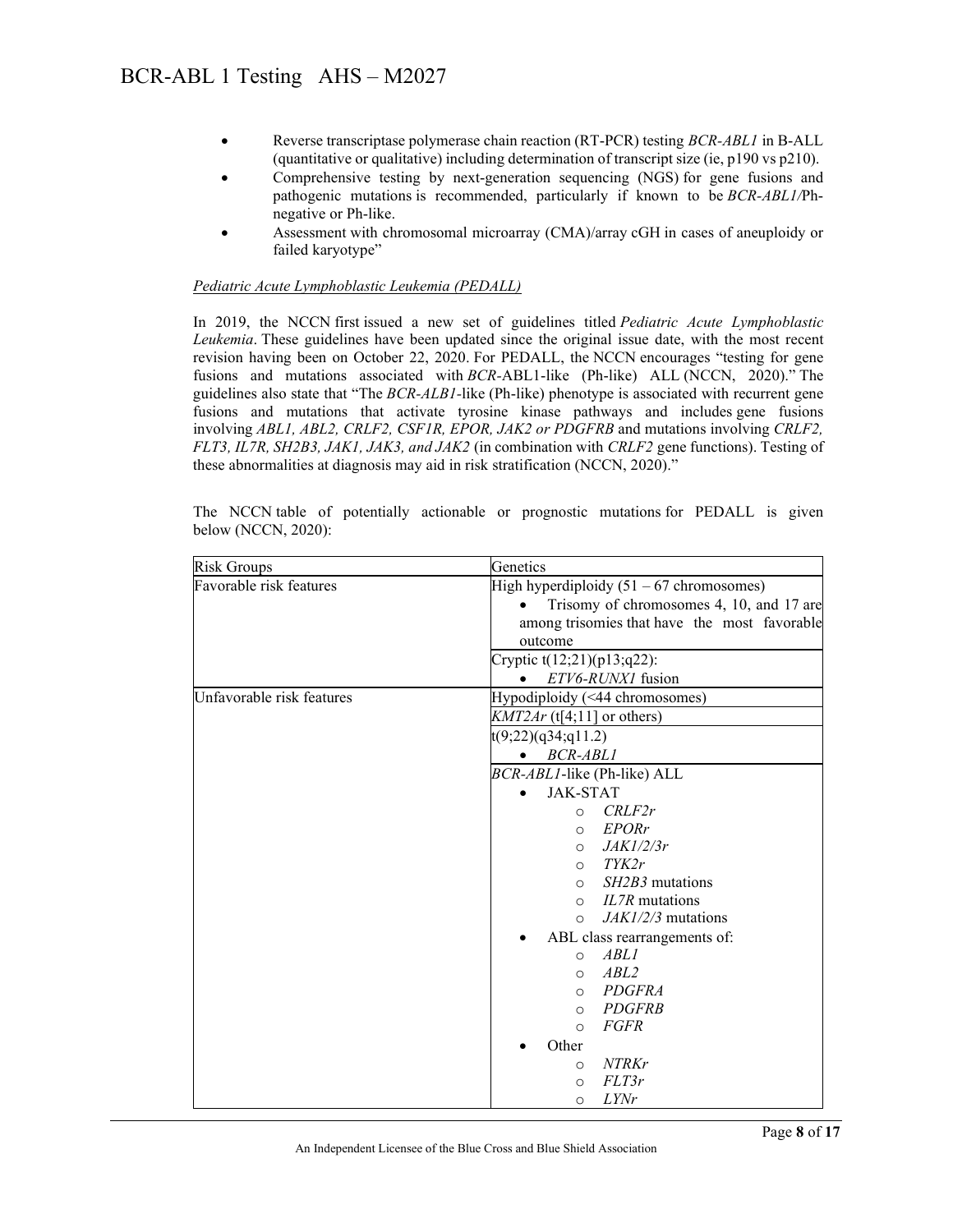|                                                                                                          | PTK2Br                                          |  |
|----------------------------------------------------------------------------------------------------------|-------------------------------------------------|--|
|                                                                                                          | t(17;19)                                        |  |
|                                                                                                          | TCF3-HLF fusion                                 |  |
|                                                                                                          | Intrachromosomal amplification of chromosome 21 |  |
|                                                                                                          | (iAMP2I)                                        |  |
|                                                                                                          | Alterations of $IZKFI^*$                        |  |
| $\parallel$ NOTE: The NCCN states, "Emerging evidence suggests $DUX4r$ ALL is favorable. Additionally in |                                                 |  |
| cases of DUX4r, IZKF1 alterations do not confer poor prognosis (NCCN, 2020)."                            |                                                 |  |

European LeukemiaNet (Baccarani et al., 2013; Hochhaus et al., 2020 ):

The European LeukemiaNet (a publicly funded research network) convened an expert panel to evaluate recommendations for treating CML. These guidelines were published in 2013 and were recently updated in 2020.

In 2013, Baccarani et al. (2013) published the following guidelines on behalf of the European LeukemiaNet:

- "Molecular testing must be performed by RQ-PCR on buffy-coat of more than 10 mL of blood, to measure BCR-ABL1 transcripts level, which is expressed as BCR-ABL1% on the IS. RQ-PCR should be performed every 3 months until a major molecular response (MMR, MR<sup>3.0</sup> or better) is achieved, then every 3 to 6 months. It is not possible to assess achievement of MMR if the International Scale (IS) is not available. However, if transcripts are not detectable with a threshold sensitivity of 10−4, this is likely in the range of MMR or below. It is important to realize that it is not unusual for PCR results to fluctuate up and down over time, in part because of laboratory technical reasons. If transcript levels have increased >5 times in a single follow-up sample and MMR was lost, the test should be repeated in a shorter time interval, and patients should be questioned carefully about compliance."
- "If cytogenetics is used, it must be performed by chromosome banding analysis (CBA) of marrow cell metaphases, counting at least 20 metaphases, at 3, 6, and 12 months until a complete cytogenetic response (CCyR) is achieved, and then every 12 months. CBA can be substituted by FISH on blood cells only when a CCyR has been achieved."
- "In case of warning, it is recommended to repeat all tests, cytogenetic and molecular, more frequently, even monthly."
- "In case of treatment failure or of progression to AP or BP, cytogenetics of marrow cell metaphases, PCR, and mutational analysis should be performed."

In 2020, Hochhaus et al. (2020) published the following guidelines on behalf of the European LeukemiaNet:

- "Good quality molecular testing is now available worldwide replacing cytogenetic monitoring in most situations and obviating the need for bone marrow aspirations. If a change in therapy is under consideration because of inadequate response or disease progression (drug resistance), a bone marrow aspiration is recommended to assess for cytogenetic clonal evolution. *BCR-ABL1* KD-mutation analysis should also be done in such circumstances.
- Treatment should be managed in cooperation with a specialized referral center where there is rapid access to quality-controlled, reliable tests including chromosome banding analysis (CBA), fluorescence in situ hybridization (FISH) for specific cases, and quantitative reverse transcriptase polymerase chain reaction (qPCR) with mutation analysis (Sanger or next generation sequencing, NGS).
- Cytogenetics should be performed by CBA of Giemsa-stained metaphases from bone marrow cells. A qualitative reverse transcriptase PCR on peripheral blood cells is mandatory to identify the type of BCR-ABL1 transcripts that can be appropriately followed when assessing response to TKI therapy. About 2–4% of patients harbor atypical BCR-ABL1 transcripts lacking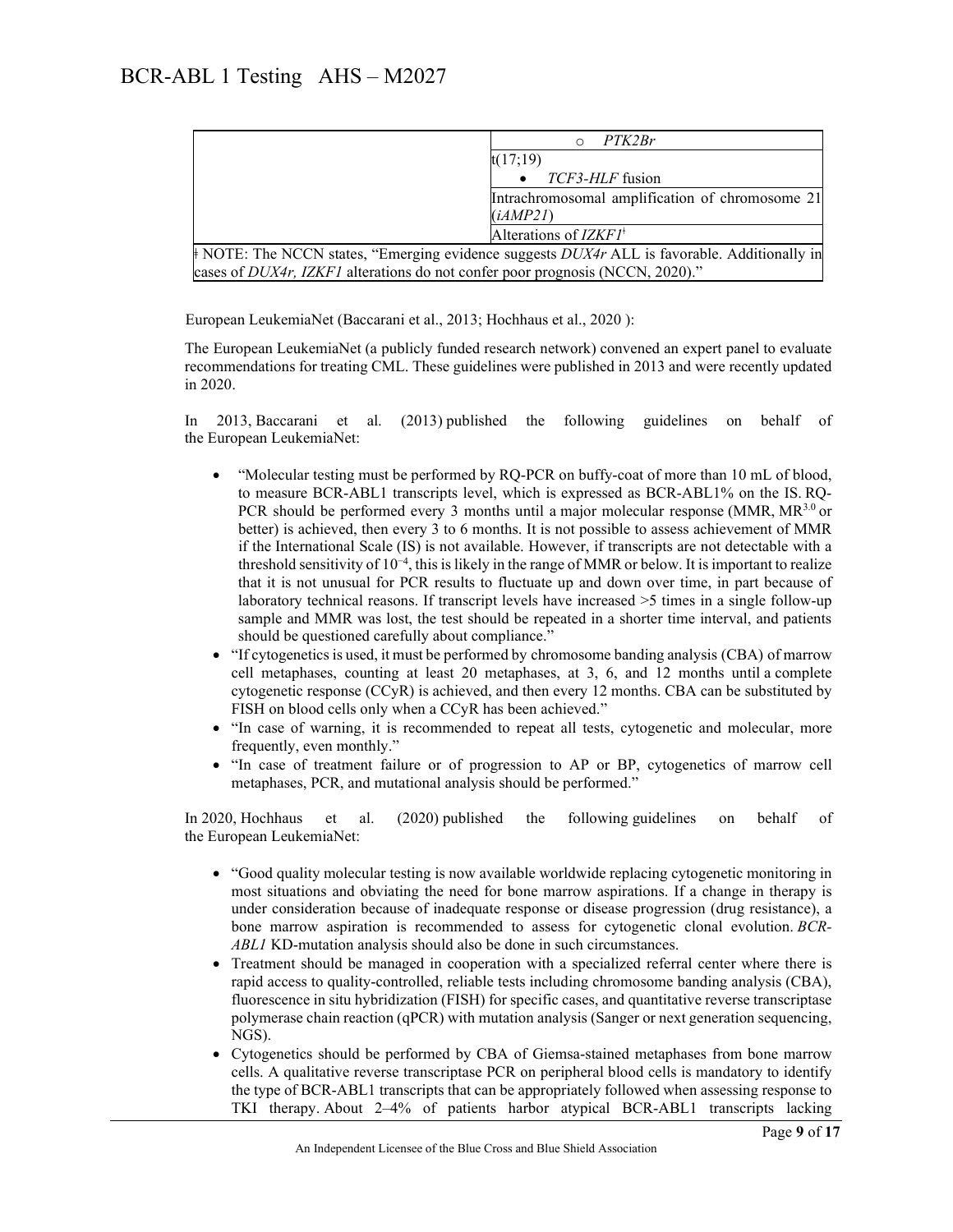ABL1 exon2 (e13a3 or e14a3) or resulting from atypical BCR breakpoints (e.g., e1a2, e6a2, e8a2, or e19a2) that may yield a false negative PCR using routine primer/probe sets in qualitative or quantitative reverse transcriptase PCR protocols. If not tested at diagnosis, a false impression may be given that a patient is in complete molecular response after TKI treatment. A quantitative PCR is not mandatory at diagnosis. If a molecular assay demonstrates BCR-ABL1, but the Phchromosome cannot be identified by cytogenetics, a FISH test is required.

- Of importance, more than 80% of recurrences occur within the first 6–8 months after stopping emphasizing the need for frequent monitoring and structured follow-up during this early period. Stopping treatment is a safe procedure at centers with access to high-quality molecular monitoring and with careful patient selection.
- Progression to advanced phase is rare  $(\leq 2$  per thousand patient-years with MMR). Continued molecular monitoring is nevertheless recommended indefinitely."

#### **World Health Organization (WHO) (Arber et al., 2016)**

The WHO published guidelines on the classification of myeloid neoplasms and acute leukemia. In the recent revision of the 4<sup>th</sup> edition on Classification of Tumors of Hematopoietic and Lymphoid issues, World Health Organization (WHO) incorporated new molecular genetic findings and clinical data into its classification of acute leukemias (Arber et al., 2016).

They state that: "With regard to chronic myeloid leukemia (CML), BCR-ABL1<sup>+</sup>, most cases of CML in chronic phase can be diagnosed from peripheral blood (PB) findings combined with detection of t(9;22)(q34.1;q11.2) or, more specifically, *BCR-ABL1* by molecular genetic techniques. However, a bone marrow (BM) aspirate is essential to ensure sufficient material for a complete karyotype and for morphologic evaluation to confirm the phase of disease. In the era of tyrosine-kinase inhibitor (TKI) therapy, newly diagnosed patients may have a nearly normal lifespan, but regular monitoring for *BCR-ABL1* burden and for evidence of genetic evolution and development of resistance to TKI therapy is essential to detect disease progression."

They also introduced a provisional classification of ALL: B-ALL with translocations involving tyrosine kinases or cytokine receptors ("BCR-ABL1–like ALL").

"This newly recognized entity is assuming increasing importance because of its association with an adverse prognosis and responses of some cases to TKI therapies; however, it has been difficult to define in the clinical setting. It was originally described separately by different groups who demonstrated a series of cases of poor-prognosis childhood ALL with gene expression profiles similar to those seen in cases of ALL with BCR-ABL1, though different algorithms applied to the same sets of cases did not classify all cases the same way."

"The cases with translocations involving tyrosine kinase genes involve many different genes including ABL1 (with partners other than BCR), as well as other kinases including ABL2, PDGFRB, NTRK3, TYK2, CSF1R, and JAK2. Over 30 different partner genes have been described. Some patients, especially those with EBF1-PDGFRB translocations, have shown remarkable responses to TKI therapy, even after failing conventional therapy."

#### **College of American Pathologists (CAP) and American Society of Hematology (ASH) (Arber et al., 2017)**

Following recent progress in molecular genetic findings and 2016 WHO classification of acute leukemias, the College of American Pathologists (CAP) and the American Society of Hematology (ASH) have formed an expert panel to review and establish guidelines for appropriate laboratory testing(Arber et al., 2017). The published guideline provides twenty-seven guideline statements ranging from recommendations on what testing is appropriate for the diagnostic and prognostic evaluation of leukemias to where the testing should be performed and how results should be reported.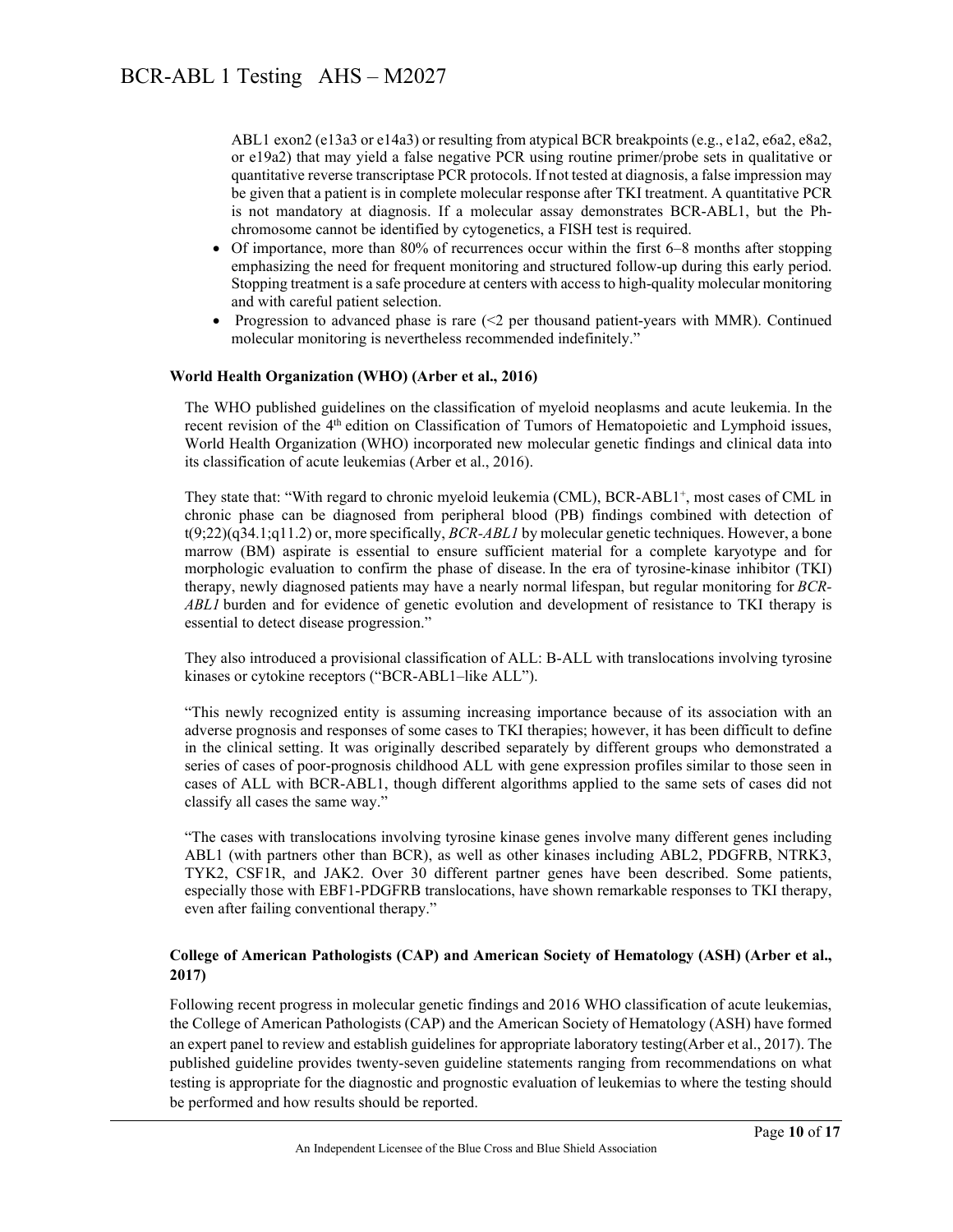For pediatric patients with suspected or confirmed B-ALL, the pathologist or treating clinician should ensure that testing for  $t(12;21)(p13.2;q22.1)$ ; ETV6- RUNX1,  $t(9;22)(q34.1;q11.2)$ ; BCR-ABL1, KMT2A(MLL) translocation, iAMP 21, and trisomy 4 and 10 is performed. Strong Recommendation

For adult patients with suspected or confirmed B-ALL, the pathologist or treating clinician should ensure that testing for t(9;22) (q34.1;q11.2) ; BCR-ABL1 is performed. In addition, testing for KMT2A (MLL) translocations may be performed. Strong Recommendation for testing for t (9;22) (q34.1;q11.2) and BCR-ABL1; Recommendation for testing for KMT2A (MLL) translocations may be performed.

#### **European Society for Medical Oncology (ESMO) (Hochhaus et al., 2017; Hoelzer et al., 2016)**

 *Chronic Myeloid Leukemia (CML)*

 The ESMO has published guidelines for diagnosis, treatment and follow-up of CML. These guidelines include a table which is shown below:

Table 2: Recommendations for diagnostic work-up, assessment of response and monitoring (Hochhaus et al., 2017)

| <b>Test</b>                                     | <b>Baseline</b> (diagnostic<br>work-up)                     | To assess the response                                                                                                          | To monitor the response<br>and the treatment                                                                                               |
|-------------------------------------------------|-------------------------------------------------------------|---------------------------------------------------------------------------------------------------------------------------------|--------------------------------------------------------------------------------------------------------------------------------------------|
| Blood counts and<br>differential                | Yes                                                         | Every 15 days until<br>a<br>CHR [complete<br>hematological<br>response] without<br>significant cytopaenias has<br>been achieved | Every 3 months                                                                                                                             |
| <b>BM</b><br>[bone<br>marrow],<br>cytology      | Yes                                                         | No                                                                                                                              | No                                                                                                                                         |
| BM, karyotype                                   | Yes                                                         | At 3 and 6 months                                                                                                               | Then every 6 months<br>until CCyR [complete<br>cytogenetic response]<br>has been achieved                                                  |
| Blood, iFISH                                    | No                                                          | N <sub>0</sub>                                                                                                                  | Only if cytogenetics of<br>BM<br>metaphases<br>cannot be analyzed or<br>is<br>normal<br>and<br>molecular<br>response<br>cannot be assessed |
| Blood, RT-PCR<br>(qualitative)                  | <b>Yes</b>                                                  | No                                                                                                                              | N <sub>0</sub>                                                                                                                             |
| Blood, qRT-PCR<br>(quantitative,<br>$BCR-ABL\%$ | No                                                          | Every 3 months                                                                                                                  | Every 4–6 weeks in<br>first year after<br>treatment<br>discontinuation                                                                     |
| Mutational<br>Analysis                          | Only in AP<br>[accelerated phase]<br>or BP [blast<br>phase] | No                                                                                                                              | Only in the case of<br>failure                                                                                                             |

The ESMO has also stated that a "diagnosis must be confirmed by cytogenetics showing  $t(9;22)$ (q34;q11), and by multiplex RT-PCR showing BCR–ABL1 transcripts" (Hochhaus et al., 2017). Other warning signs include "Major route cytogenetic aberrations  $(+8, \text{iso}(17q), +19, +22q)$ , chromosome 3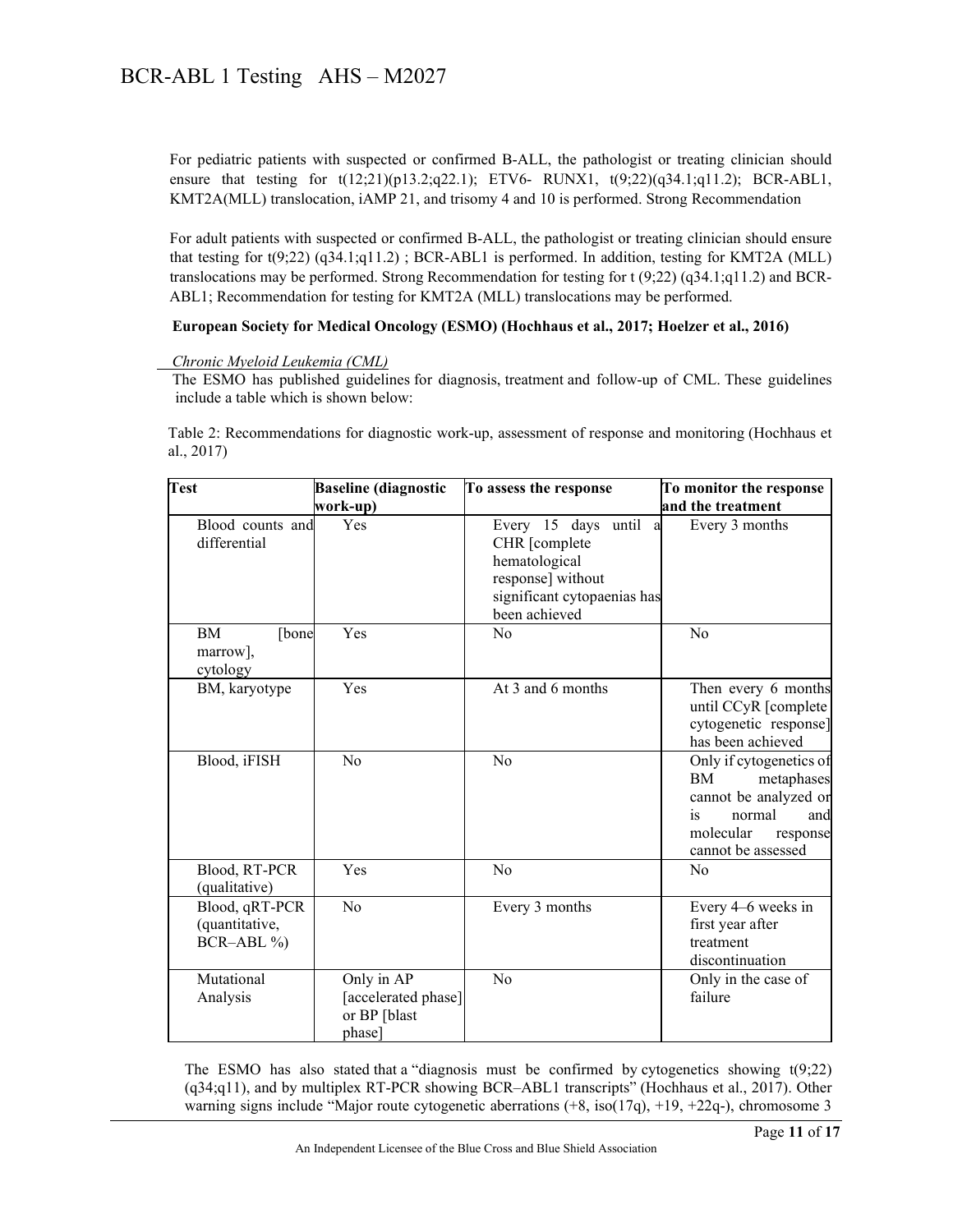aberrations and BM fibrosis at diagnosis signs"; further, a quantification of BCR-ABL mRNA is required every 3 months (Hochhaus et al., 2017). Finally, the ESMO acknowledges that mutation analysis is "due" in case of failure of first-line therapy or if BCR-ABL transcript levels increase. However, ESMO recommends against baseline mutational analysis in patients with newly diagnosed CML-CP (Hochhaus et al., 2017).

#### *Acute Lymphoblastic Leukemia (ALL)*

The ESMO also published clinical practice guidelines for ALL in 2016 and note that "standard cytogenetics/FISH and especially RT-PCR are routinely performed to obtain a rapid diagnosis of Ph+ ALL and identify certain intermediate/high- and high-risk karyotypes or gene, mainly:

- $\circ$  t(4;11)(q21;q23)/MLL-AFA4, abn11q23/MLL, t(1;19)(q23; p13)/PBX-E2A, t(8;14) or other abn14q32 in non-Burkitt ALL
- o del(6q), del(7p), del(17p),  $-7$ ,  $+8$ , low hypodiploidy, i.e. with 30–39 chromosomes/near triploidy with 60–78 chromosomes
- o complex (≥5 unrelated clonal abnormalities), and
- o T-ALL lacking NOTCH1/FBXW7 mutations and/or with RAS/PTEN abnormalities The more prognostically favorable cytogenetic/genetic subsets are  $t(12;21)(p13;q22)/TEL-AML1 +$ ALL (rare in adults) and hyperdiploid ALL, and NOTCH-1/FBXW7-mutated T-ALL (Hoelzer et al., 2016)."

#### **State and Federal Regulations, as applicable**

A search of the FDA database on 05/05/2021 using the term "*BCR-ABL*" yielded 3 results. Additionally, many labs have developed specific tests that they must validate and perform in house. These laboratorydeveloped tests (LDTs) are regulated by the Centers for Medicare and Medicaid (CMS) as highcomplexity tests under the Clinical Laboratory Improvement Amendments of 1988 (CLIA '88). As an LDT, the U. S. Food and Drug Administration has not approved or cleared this test; however, FDA clearance or approval is not currently required for clinical use.

On September 27, 2019 the FDA approved Cepheid's Xpert BCR-ABL Ultra, GeneXpert Dx System which is classified as a BCR-ABL1 monitoring test. The FDA states that this type of test is "a quantitative in vitro diagnostic device used to monitor the BCR/ABL1 to ABL1 ratio by reversetranscriptase quantitative polymerase chain reaction (RQ-PCR) on whole blood or bone marrow of diagnosed Philadelphia chromosome positive (Ph+) chronic myeloid leukemia (CML) patients expressing BCR-ABL1 fusion transcripts such as e13a2 and/or e14a2. It is intended for use during monitoring of treatment response by reporting results on the international scale (%IS) and as log molecular reduction (MR) value (FDA, 2019a)."

On July 22, 2016 the FDA approved the QuantideX qPCR BCR-ABL IS Kit as an *in vitro* nucleic acid amplification test for the quantitation of BCR-ABL1 and ABL1 transcripts in total RNA from whole blood of diagnosed t(9;22) positive Chronic Myeloid Leukemia (CML) patients expressing BCR-ABL1 fusion transcripts type e13a2 and/or e14a2 as a class II device with special controls (FDA, 2016). Then, on February 13, 2019, the FDA approved the updated QXDx BCR-ABL %IS Kit from Biorad for use on the QXdx AutoDG ddPCR System to test RNA transcripts from whole blood (FDA, 2019b).

On December 22, 2017 the FDA approved the MolecularMD MRDx BCR-ABL Test as an in vitro diagnostic test for the quantitative detection of BCR-ABL1 transcripts (e13a2/b2a2 and/or e14a2/b3a2) and the ABL1 endogenous control mRNA in peripheral blood specimens from patients previously diagnosed with t(9:22) positive chronic myeloid leukemia (CML) as substantially equivalent (FDA, 2017).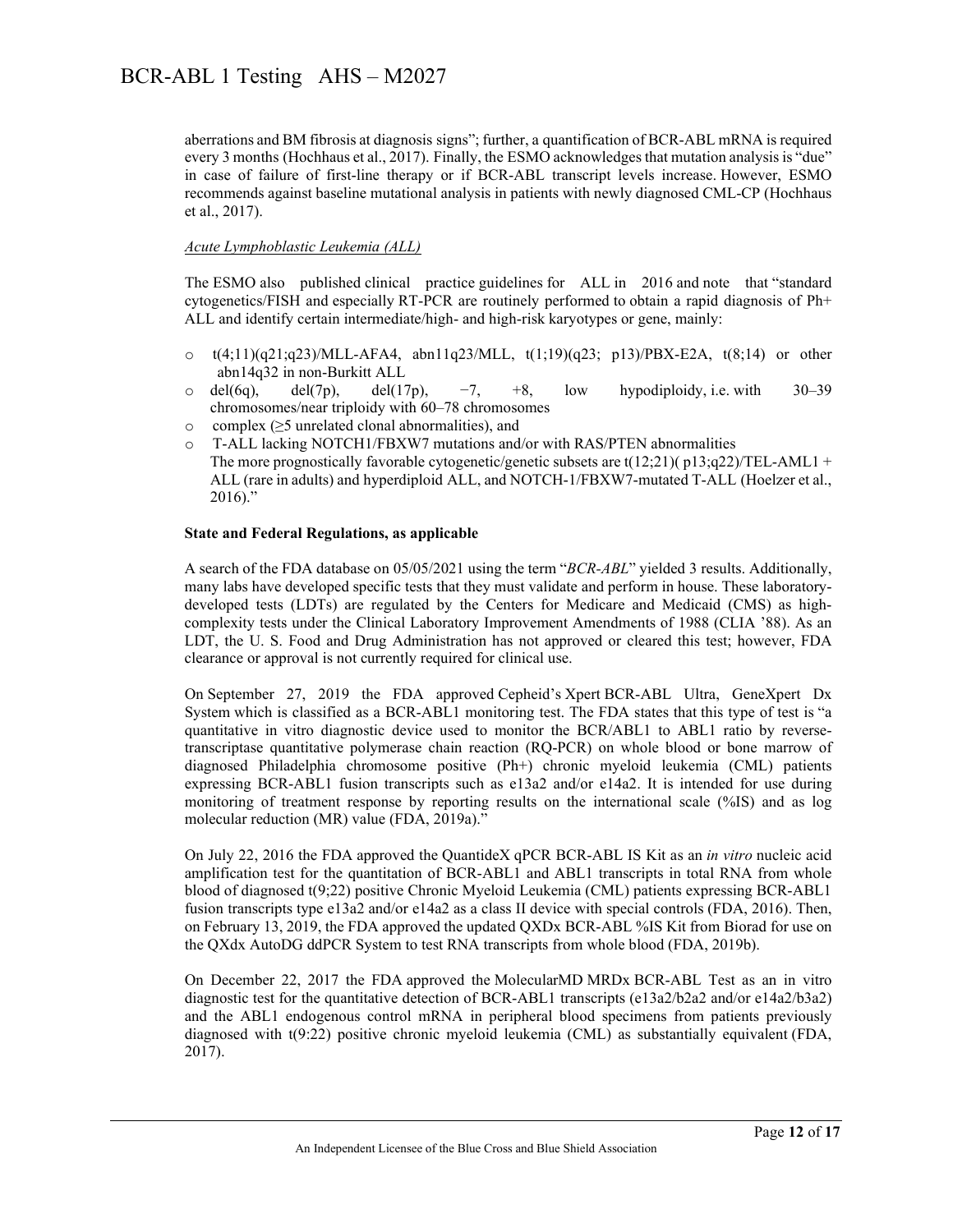### **Billing/Coding/Physician Documentation Information**

This policy may apply to the following codes. Inclusion of a code in this section does not guarantee that it will be reimbursed. For further information on reimbursement guidelines, please see Administrative Policies on the Blue Cross Blue Shield of North Carolina web site at www.bcbsnc.com. They are listed in the Category Search on the Medical Policy search page.

*Applicable service codes: 81170, 81206, 81207, 81208, 81401, 0016U, 0040U* 

BCBSNC may request medical records for determination of medical necessity. When medical records are requested, letters of support and/or explanation are often useful, but are not sufficient documentation unless all specific information needed to make a medical necessity determination is included.

### **Scientific Background and Reference Sources**

#### **For Policy Titled: BCR-ABL 1 Testing for Chronic Myeloid Leukemia and Acute Lymphoblastic Leukemia**

Ankathil, R., Azlan, H., Dzarr, A. A., & Baba, A. A. (2018). Pharmacogenetics and the treatment of chronic myeloid leukemia: how relevant clinically? An update. *Pharmacogenomics*. doi:10.2217/pgs-2017-0193

Arber, D. A., Borowitz, M. J., Cessna, M., Etzell, J., Foucar, K., Hasserjian, R. P., . . . Vardiman, J. W. (2017). Initial Diagnostic Workup of Acute Leukemia: Guideline From the College of American Pathologists and the American Society of Hematology. *Arch Pathol Lab Med, 141*(10), 1342-1393. doi:10.5858/arpa.2016-0504-CP

Arber, D. A., Orazi, A., Hasserjian, R., Thiele, J., Borowitz, M. J., Le Beau, M. M., . . . Vardiman, J. W. (2016). The 2016 revision to the World Health Organization classification of myeloid neoplasms and acute leukemia. *Blood, 127*(20), 2391-2405. doi:10.1182/blood-2016-03-643544

Baccarani, M., Deininger, M. W., Rosti, G., Hochhaus, A., Soverini, S., Apperley, J. F., . . . Hehlmann, R. (2013). European LeukemiaNet recommendations for the management of chronic myeloid leukemia: 2013. *Blood*. doi:10.1182/blood-2013-05-501569

Bauer, S., & Romvari, E. (2012). Interpreting Molecular Monitoring Results and International Standardization in Chronic Myeloid Leukemia. *J Adv Pract Oncol, 3*(3), 151-160.

Brown, J. T., Beldorth, I. J., Laosinchai-Wolf, W., Fahey, M. E., Jefferson, K. L., Ruskin, A. K., . . . Andruss, B. F. (2019). Analytical Validation of a Highly Sensitive, Multiplexed Chronic Myeloid Leukemia Monitoring System Targeting BCR-ABL1 RNA. *The Journal of molecular diagnostics : JMD, 21*(4), 718-733. doi:10.1016/j.jmoldx.2019.03.002

 D'Adda, M., Farina, M., Schieppati, F., Borlenghi, E., Bottelli, C., Cerqui, E., . . . Rossi, G. (2019). The e13a2 BCR-ABL transcript negatively affects sustained deep molecular response and the achievement of treatment-free remission in patients with chronic myeloid leukemia who receive tyrosine kinase inhibitors. *Cancer, 0*(0). doi:10.1002/cncr.31977

Dulucq, S., Etienne, G., Morisset, S., Klein, E., Chollet, C., Robbesyn, F., . . . Mahon, F. X. (2019). Impact of second decline rate of BCR-ABL1 transcript on clinical outcome of chronic phase chronic myeloid leukemia patients on imatinib first-line. *Ann Hematol, 98*(5), 1159-1168. doi:10.1007/s00277- 019-03633-x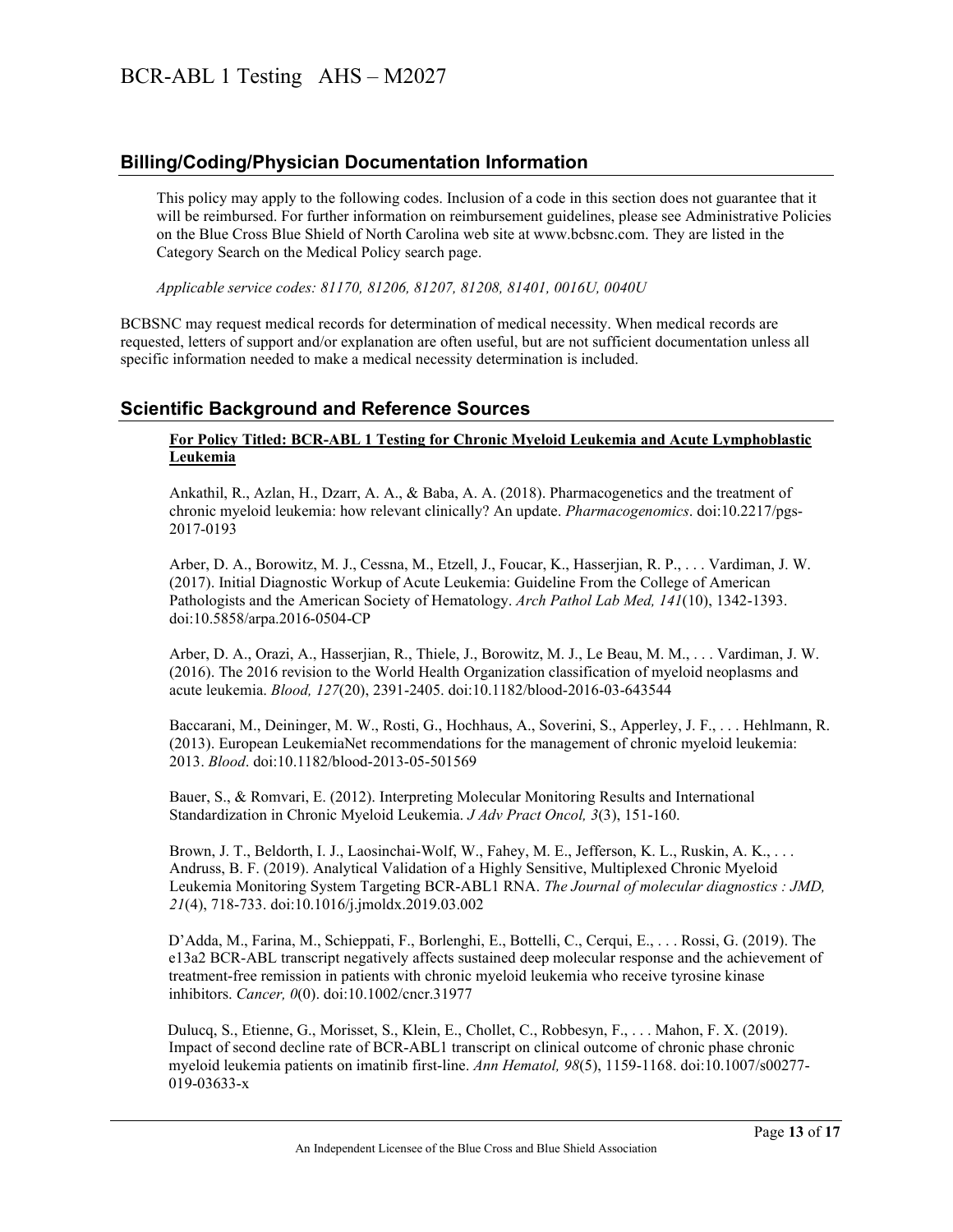FDA. (2016). *EVALUATION OF AUTOMATIC CLASS III DESIGNATION FOR QUANTIDEX QPCR BCR-ABL IS KIT DECISION SUMMARY*. U.S. Food and Drug Administration Retrieved from [https://www.accessdata.fda.gov/cdrh\\_docs/reviews/DEN160003.pdf.](https://www.accessdata.fda.gov/cdrh_docs/reviews/DEN160003.pdf)

FDA. (2017). *MolecularMD MRDx® BCR-ABL Test 510(k) SUBSTANTIAL EQUIVALENCE DETERMINATION DECISION SUMMARY*. U.S. Food and Drug Administration Retrieved from [https://www.accessdata.fda.gov/cdrh\\_docs/reviews/K173492.pdf.](https://www.accessdata.fda.gov/cdrh_docs/reviews/K173492.pdf)

 FDA. (2019a). Product Classification. Retrieved from <https://www.accessdata.fda.gov/scripts/cdrh/cfdocs/cfpcd/classification.cfm?id=4999>

 FDA. (2019b, February 13). QXDx BCR-ABL %IS Kit for use on the QXDx AutoDG ddPCR System. Retrieved from [https://www.accessdata.fda.gov/cdrh\\_docs/pdf18/K181661.pdf](https://www.accessdata.fda.gov/cdrh_docs/pdf18/K181661.pdf)

Goldberg, S. L., Chen, L., Guerin, A., Macalalad, A. R., Liu, N., Kaminsky, M., . . . Wu, E. Q. (2013). Association between molecular monitoring and long-term outcomes in chronic myelogenous leukemia patients treated with first line imatinib. *Curr Med Res Opin, 29*(9), 1075-1082. doi:10.1185/03007995.2013.812034

Greenfield, G., McMullan, R., Robson, N., McGimpsey, J., Catherwood, M., & McMullin, M. F. (2019). Response to Imatinib therapy is inferior for e13a2 BCR-ABL1 transcript type in comparison to e14a2 transcript type in chronic myeloid leukaemia. *BMC Hematol, 19*, 7. doi:10.1186/s12878-019-0139-2

Guerin, A., Chen, L., Dea, K., Wu, E. Q., & Goldberg, S. L. (2014a). Association between regular molecular monitoring and tyrosine kinase inhibitor therapy adherence in chronic myelogenous leukemia in the chronic phase. *Curr Med Res Opin, 30*(7), 1345-1352. doi:10.1185/03007995.2014.904281

Guerin, A., Chen, L., Dea, K., Wu, E. Q., & Goldberg, S. L. (2014b). Economic benefits of adequate molecular monitoring in patients with chronic myelogenous leukemia. *J Med Econ, 17*(2), 89-98. doi:10.3111/13696998.2013.862251

Hochhaus, A., Lin, F., Reiter, A., Skladny, H., Mason, P., Rhee, F. v., . . . Cross, N. (1996). Quantification of residual disease in chronic myelogenous leukemia patients on interferon-alpha therapy by competitive polymerase chain reaction. *Blood*.

Hochhaus, A., Saussele, S., Rosti, G., Mahon, F. X., Janssen, J., Hjorth-Hansen, H., . . . Buske, C. (2017). Chronic myeloid leukaemia: ESMO Clinical Practice Guidelines for diagnosis, treatment and follow-up. *Ann Oncol, 28*(suppl\_4), iv41-iv51. doi:10.1093/annonc/mdx219

Hoelzer, D., Bassan, R., Dombret, H., Fielding, J., Ribera, M., & Buske, C. (2016). ESMO Consensus Guidelines for the Management of Patients with Metastatic Colorectal Cancer. Retrieved from <https://www.esmo.org/guidelines/haematological-malignancies/acute-lymphoblastic-leukaemia>

Hughes, T., Deininger, M., Hochhaus, A., Branford, S., Radich, J., Kaeda, J., . . . Goldman, J. M. (2006). Monitoring CML patients responding to treatment with tyrosine kinase inhibitors: review and recommendations for harmonizing current methodology for detecting BCR-ABL transcripts and kinase domain mutations and for expressing results. *Blood, 108*(1), 28-37. doi:10.1182/blood-2006-01-0092

Kantarjian, H. M., Talpaz, M., Cortes, J., O'Brien, S., Faderl, S., Thomas, D., . . . Arlinghaus, R. (2003). Quantitative polymerase chain reaction monitoring of BCR-ABL during therapy with imatinib mesylate (STI571; gleevec) in chronic-phase chronic myelogenous leukemia. *Clin Cancer Res, 9*(1), 160-166.

Kurzrock, R., Kantarjian, H. M., Druker, B. J., & Talpaz, M. (2003). Philadelphia chromosome-positive leukemias: from basic mechanisms to molecular therapeutics. *Ann Intern Med, 138*(10), 819-830.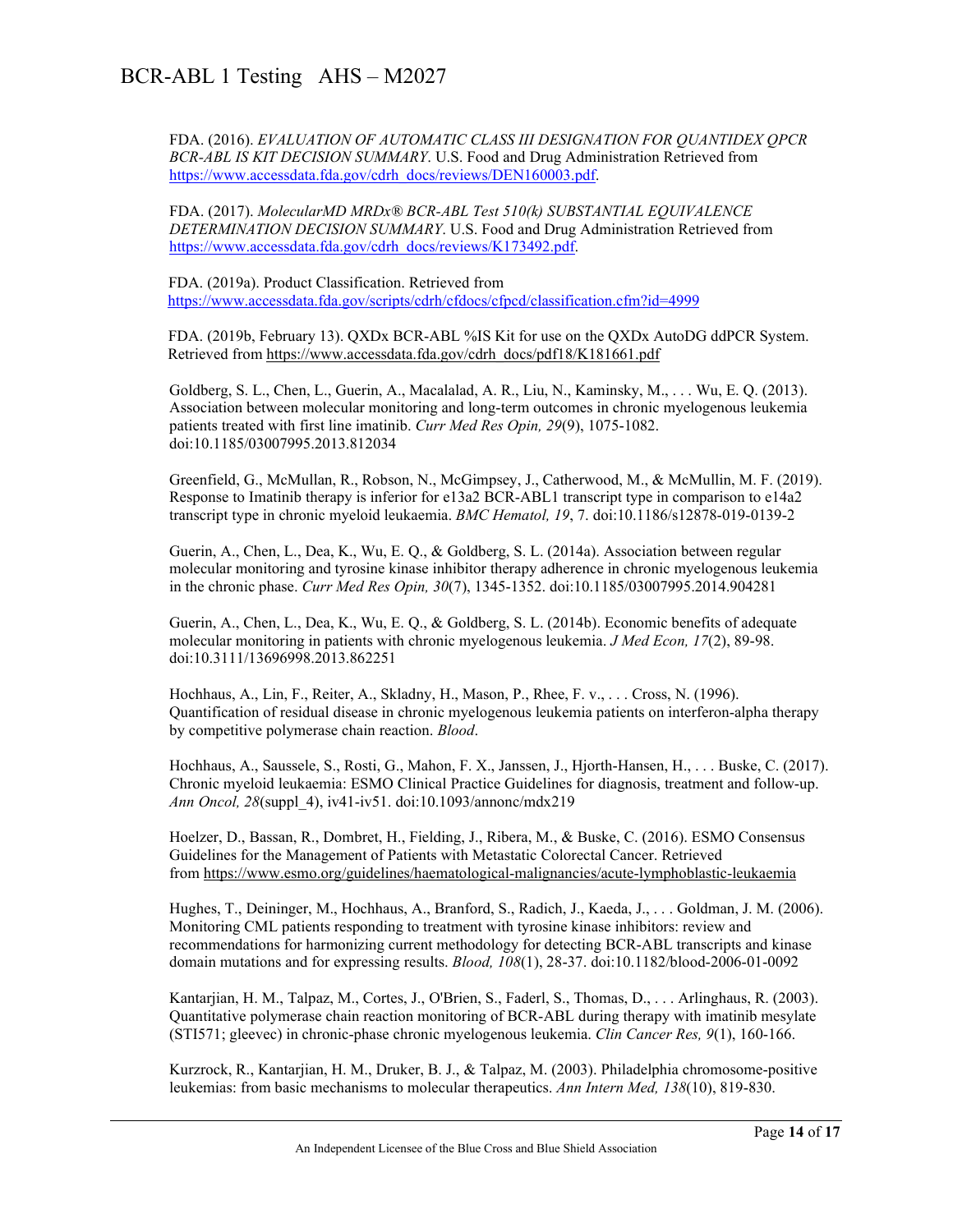Latremouille-Viau, D., Guerin, A., Gagnon-Sanschagrin, P., Dea, K., Cohen, B. G., & Joseph, G. J. (2017). Health Care Resource Utilization and Costs in Patients with Chronic Myeloid Leukemia with Better Adherence to Tyrosine Kinase Inhibitors and Increased Molecular Monitoring Frequency. *J Manag Care Spec Pharm, 23*(2), 214-224. doi:10.18553/jmcp.2017.23.2.214

Leoni, V., & Biondi, A. (2015). Tyrosine kinase inhibitors in BCR-ABL positive acute lymphoblastic leukemia. *Haematologica, 100*(3), 295-299. doi:10.3324/haematol.2015.124016 Li, S., Ilaria, R. L., Jr., Million, R. P., Daley, G. Q., & Van Etten, R. A. (1999). The P190, P210, and P230 forms of the BCR/ABL oncogene induce a similar chronic myeloid leukemia-like syndrome in mice but have different lymphoid leukemogenic activity. *J Exp Med, 189*(9), 1399-1412.

Lima, L., Bernal-Mizrachi, L., Saxe, D., Mann, K. P., Tighiouart, M., Arellano, M., . . . Khoury, H. J. (2011). Peripheral blood monitoring of chronic myeloid leukemia during treatment with imatinib, secondline agents, and beyond. *Cancer, 117*(6), 1245-1252. doi:10.1002/cncr.25678

Mahon, F. X., Rea, D., Guilhot, J., Guilhot, F., Huguet, F., Nicolini, F., . . . Rousselot, P. (2010). Discontinuation of imatinib in patients with chronic myeloid leukaemia who have maintained complete molecular remission for at least 2 years: the prospective, multicentre Stop Imatinib (STIM) trial. *Lancet Oncol, 11*(11), 1029-1035. doi:10.1016/s1470-2045(10)70233-3

Milojkovic, D., & Apperley, J. (2009). Mechanisms of Resistance to Imatinib and Second-Generation Tyrosine Inhibitors in Chronic Myeloid Leukemia. *Clin Cancer Res, 15*(24), 7519-7527. doi:10.1158/1078-0432.ccr-09-1068

NCCN. (2020, October 22). NCCN Clinical Practice Guidelines in Oncology Pediatric Acute Lymhoblastic Leukemia Version 2.2021. Retrieved from [https://www.nccn.org/professionals/physician\\_gls/pdf/ped\\_all.pdf](https://www.nccn.org/professionals/physician_gls/pdf/ped_all.pdf)

 NCCN. (2021a, April 6). NCCN Clinical Practice Guidelines in Oncology Acute Lymphoblastic Leukemia Version 1.2021. Retrieved from [https://www.nccn.org/professionals/physician\\_gls/pdf/all.pdf](https://www.nccn.org/professionals/physician_gls/pdf/all.pdf)

 NCCN. (2021b, January 13). NCCN Clinical Practice Guidelines in Oncology: Chronic Myeloid Leukemia Version 3.2021. Retrieved from [https://www.nccn.org/professionals/physician\\_gls/pdf/cml.pdf](https://www.nccn.org/professionals/physician_gls/pdf/cml.pdf)

 Negrin, R., & Schiffer, C. (2018). Overview of the treatment of chronic myeloid leukemia - UpToDate. In A. Rosmarin (Ed.), UpToDate. Retrieved from [https://www.uptodate.com/contents/overview-of-the](https://www.uptodate.com/contents/overview-of-the-treatment-of-chronic-myeloid-leukemia?topicRef=4543&source=see_link#H11)[treatment-of-chronic-myeloid-leukemia?topicRef=4543&source=see\\_link#H11.](https://www.uptodate.com/contents/overview-of-the-treatment-of-chronic-myeloid-leukemia?topicRef=4543&source=see_link#H11)

Nowell, P., & Hungerford, D. (1960). A minute chromosome in human granulocytic leukemia. *Science*, 1497. doi:10.1126/science.132.3438.1488

O'Hare, T., Eide, C. A., & Deininger, M. W. (2007). Bcr-Abl kinase domain mutations, drug resistance, and the road to a cure for chronic myeloid leukemia. *Blood, 110*(7), 2242-2249. doi:10.1182/blood-2007- 03-066936

 Pagani, I. S., Dang, P., Saunders, V. A., Braley, J., Thieleke, A., Branford, S., . . . Ross, D. M. (2020). Clinical utility of genomic DNA Q-PCR for the monitoring of a patient with atypical e19a2 BCR-ABL1 transcripts in chronic myeloid leukemia. *Leuk Lymphoma, 61*(10), 2527-2529. doi:10.1080/10428194.2020.1772476

 PDQ. (2019). Adult Acute Lymphoblastic Leukemia Treatment (PDQ®). Retrieved from <https://www.ncbi.nlm.nih.gov/books/NBK65727/>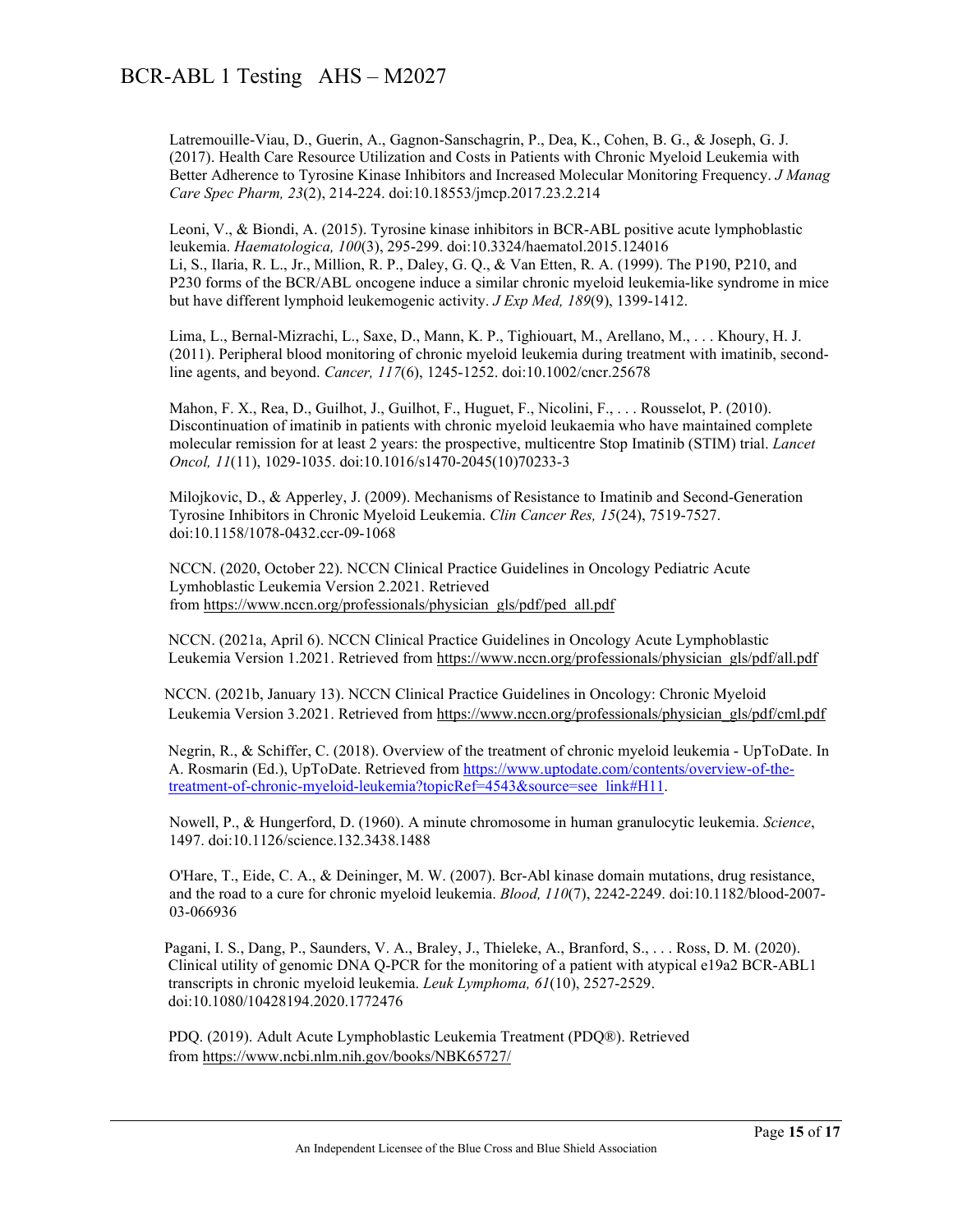Pui, C. H. (2011). Recent advances in acute lymphoblastic leukemia. *Oncology (Williston Park), 25*(4), 341, 346-347.

Ren, R. (2005). Mechanisms of BCR-ABL in the pathogenesis of chronic myelogenous leukaemia. *Nat Rev Cancer, 5*(3), 172-183. doi:10.1038/nrc1567

Ross, D. M., Branford, S., Seymour, J. F., Schwarer, A. P., Arthur, C., Yeung, D. T., . . . Hughes, T. P. (2013). Safety and efficacy of imatinib cessation for CML patients with stable undetectable minimal residual disease: results from the TWISTER study. *Blood, 122*(4), 515-522. doi:10.1182/blood-2013-02- 483750

Schiffer, C. A., & Atallah, E. (2020, April 27). Overview of the treatment of chronic myeloid leukemia. *UpToDate.* Retrieved from [https://www.uptodate.com/contents/overview-of-the-treatment-of](https://www.uptodate.com/contents/overview-of-the-treatment-of-chronic-myeloid-leukemia)[chronic-myeloid-leukemia](https://www.uptodate.com/contents/overview-of-the-treatment-of-chronic-myeloid-leukemia)

Schrijver, I., Zehnder, J., & Cherry, A. (2018). Genetic abnormalities in hematologic and lymphoid malignancies - UpToDate. In A. Rosmarin (Ed.), UpToDate. Retrieved from [https://www.uptodate.com/contents/genetic-abnormalities-in-hematologic-and-lymphoid](https://www.uptodate.com/contents/genetic-abnormalities-in-hematologic-and-lymphoid-malignancies?search=bcr%20abl%20fusion%20gene&source=search_result&selectedTitle=6%7E36&usage_type=default&display_rank=6#H69719826)[malignancies?search=bcr%20abl%20fusion%20gene&source=search\\_result&selectedTitle=6~36&usage\\_](https://www.uptodate.com/contents/genetic-abnormalities-in-hematologic-and-lymphoid-malignancies?search=bcr%20abl%20fusion%20gene&source=search_result&selectedTitle=6%7E36&usage_type=default&display_rank=6#H69719826) [type=default&display\\_rank=6#H69719826.](https://www.uptodate.com/contents/genetic-abnormalities-in-hematologic-and-lymphoid-malignancies?search=bcr%20abl%20fusion%20gene&source=search_result&selectedTitle=6%7E36&usage_type=default&display_rank=6#H69719826)

Smith, A. G., Russell, J., Feldman, E. L., Goldstein, J., Peltier, A., Smith, S., . . . Singleton, J. R. (2006). Lifestyle intervention for pre-diabetic neuropathy. *Diabetes Care, 29*(6), 1294-1299. doi:10.2337/dc06- 0224

Soverini, S., Hochhaus, A., Nicolini, F. E., Gruber, F., Lange, T., Saglio, G., . . . Martinelli, G. (2011). BCR-ABL kinase domain mutation analysis in chronic myeloid leukemia patients treated with tyrosine kinase inhibitors: recommendations from an expert panel on behalf of European LeukemiaNet. *Blood, 118*(5), 1208-1215. doi:10.1182/blood-2010-12-326405

Van Ettan, R. (2018). Clinical manifestations and diagnosis of chronic myeloid leukemia - UpToDate. In R. Larson (Ed.), UpToDate. Retrieved fro[m https://www.uptodate.com/contents/clinical-manifestations](https://www.uptodate.com/contents/clinical-manifestations-and-diagnosis-of-chronic-myeloid-leukemia?topicRef=4496&source=see_link#H8)[and-diagnosis-of-chronic-myeloid-leukemia?topicRef=4496&source=see\\_link#H8.](https://www.uptodate.com/contents/clinical-manifestations-and-diagnosis-of-chronic-myeloid-leukemia?topicRef=4496&source=see_link#H8)

Van Etten, R. (2018a). Cellular and molecular biology of chronic myeloid leukemia - UpToDate. In R. Larson (Ed.), UpToDate. Retrieved from [https://www.uptodate.com/contents/cellular-and-molecular](https://www.uptodate.com/contents/cellular-and-molecular-biology-of-chronic-myeloid-leukemia?sectionName=c-ABL1&topicRef=4537&anchor=H11&source=see_link#H11)[biology-of-chronic-myeloid-leukemia?sectionName=c-](https://www.uptodate.com/contents/cellular-and-molecular-biology-of-chronic-myeloid-leukemia?sectionName=c-ABL1&topicRef=4537&anchor=H11&source=see_link#H11)[ABL1&topicRef=4537&anchor=H11&source=see\\_link#H11.](https://www.uptodate.com/contents/cellular-and-molecular-biology-of-chronic-myeloid-leukemia?sectionName=c-ABL1&topicRef=4537&anchor=H11&source=see_link#H11)

Van Etten, R. (2018b). Molecular genetics of chronic myeloid leukemia - UpToDate. In R. Larson (Ed.), UpToDate. Retrieved from:

[https://www.uptodate.com/contents/molecular-genetics-of-chronic-myeloid](https://www.uptodate.com/contents/molecular-genetics-of-chronic-myeloid-leuukemia?search=cml&source=search_result&selectedTitle=4%7E138&usage_type=default&display_rank=4#H4596194)[leuukemia?search=cml&source=search\\_result&selectedTitle=4~138&usage\\_type=default&display\\_rank=](https://www.uptodate.com/contents/molecular-genetics-of-chronic-myeloid-leuukemia?search=cml&source=search_result&selectedTitle=4%7E138&usage_type=default&display_rank=4#H4596194) [4#H4596194.](https://www.uptodate.com/contents/molecular-genetics-of-chronic-myeloid-leuukemia?search=cml&source=search_result&selectedTitle=4%7E138&usage_type=default&display_rank=4#H4596194)

Verma, D., Kantarjian, H. M., Jones, D., Luthra, R., Borthakur, G., Verstovsek, S., . . . Cortes, J. (2009). Chronic myeloid leukemia (CML) with P190 BCR-ABL: analysis of characteristics, outcomes, and prognostic significance. *Blood, 114*(11), 2232-2235. doi:10.1182/blood-2009-02-204693

Warmuth, M., Danhauser-Riedl, S., & Hallek, M. (1999). Molecular pathogenesis of chronic myeloid leukemia: implications for new therapeutic strategies. *Ann Hematol, 78*(2), 49-64.

Yeung, C. C., Egan, D., & Radich, J. P. (2016). Molecular monitoring of chronic myeloid leukemia: present and future. *Expert Rev Mol Diagn, 16*(10), 1083-1091. doi:10.1080/14737159.2016.1227243